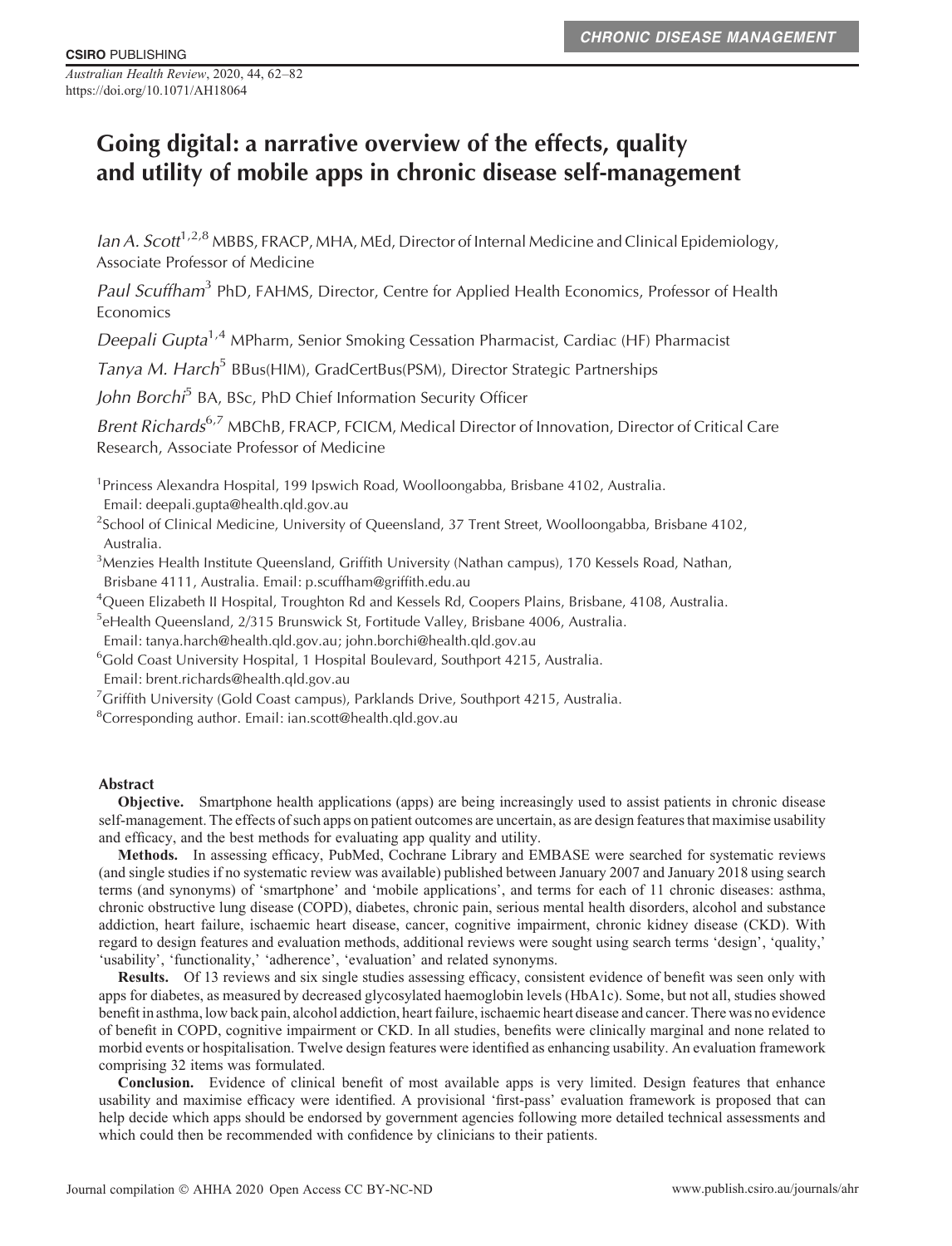**What is known about the topic?** Smartphone health apps have attracted considerable interest from patients and health managers as a means of promoting more effective self-management of chronic diseases, which leads to better health outcomes. However, most commercially available apps have never been evaluated for benefits or harms in clinical trials, and there are currently no agreed quality criteria, standards or regulations to ensure health apps are user-friendly, accurate in content, evidence based or efficacious.

What does this paper add? This paper presents a comprehensive review of evidence relating to the efficacy, usability and evaluation of apps for 11 common diseases aimed at assisting patients in self-management. Consistent evidence of benefit was only seen for diabetes apps; there was absent or conflicting evidence of benefit for apps for the remaining 10 diseases. Benefits that were detected were of marginal clinical importance, with no reporting of hard clinical end-points, such as mortality or hospitalisations. Only a minority of studies explicitly reported using behaviour change theories to underpin the app intervention. Many apps lacked design features that the literature identified as enhancing usability and potential to confer benefit. Despite a plethora of published evaluation tools, there is no universal framework that covers all relevant clinical and technical attributes. An inclusive list of evaluation criteria is proposed that may overcome this shortcoming.

**What are the implications for practitioners?** The number of smartphone apps will continue to grow, as will the appetite for patients and clinicians to use them in chronic disease self-management. However, the evidence to date of clinical benefit of most apps already available is very limited. Design features that enhance usability and clinical efficacy need to be considered. In making decisions about which apps should be endorsed by government agencies and recommended with confidence by clinicians to their patients, a comprehensive but workable evaluation framework needs to be used by bodies assuming the roles of setting and applying standards.

Received 6 April 2018, accepted 4 September 2018, published online 13 November 2018

## **Introduction**

With the increasing prevalence of chronic multimorbidity, enhanced patient self-management is a priority in improving outcomes and reducing healthcare costs. With the advent of smartphones and tablets in 2007, now used by more than  $80\%$  of Australians,<sup>1</sup> downloadable mobile health applications (apps) have become popular as a means for enabling patients with chronic disease to participate in more effective self-management. Funders and managers of healthcare systems are increasingly interested in the potential for apps to improve chronic disease self-management and reduce hospitalisations and healthcare costs.

In 2017, the number of health apps released from iTunes and Google Play exceeded  $300\,000$ ,<sup>[2](#page-7-0)</sup> with nearly 25% dealing with disease self-management. $3$  One-third of adults in the US with smartphones or tablets use health apps to achieve health behaviour goals and help with medical decision making.<sup>[4](#page--1-0)</sup> However, although international standards exist with regard to software engineering, privacy, security and usability of mobile apps in general (e.g. International Organization for Standardization (ISO) and International Electrotechnical Commission (IEC) standards), there are currently few widely accepted criteria to ensure health apps are accurate in content, evidence based or efficacious.<sup>5</sup> The efficacy of most commercially available apps in improving self-management and clinical outcomes related to chronic diseases has never been evaluated in clinical trials<sup>[6](#page-8-0)</sup> and although quality assessment tools exist for health-related websites,<sup>7,[8](#page-8-0)</sup> no universally agreed approach exists for evaluating app clinical efficacy and safety. Involvement of users and clinical experts in development is highly variable, and adherence of apps to available clinical evidence ranges from 0% to 87%.<sup>[9](#page--1-0)</sup> Most apps omit components that motivate patients to make lifestyle changes, instead

providing information already available in paper form.<sup>10[,11](#page--1-0)</sup> Concerns also exist about interface design, interactivity, connectivity[,12](#page--1-0) the privacy and security of stored or transferred personal health information<sup>13[,14](#page--1-0)</sup> and risks to patient safety from inaccurate or poorly designed apps.<sup>[15](#page-8-0)</sup> In contrast with drugs or implantable devices, the US Food and Drug Adminis-tration (FDA)<sup>[16](#page--1-0)</sup> and the Australian Therapeutic Goods Administration  $(TGA)^{17}$  $(TGA)^{17}$  $(TGA)^{17}$  have no mandated regulatory oversight of health apps unless they are directly connected to regulated medical equipment. However, both agencies, <sup>18,[19](#page-8-0)</sup> together with the Australian Digital Health Agency (ADHA), $^{20}$  have recently signalled their intention to focus attention on any software device, including apps, used to diagnose, prevent or manage disease.

In January 2018, the Queensland Policy and Advisory Committee on new Technology (QPACT), in partnership with Healthcare Evaluation and Assessment of Technology (HEAT) Team of Queensland Health (QH) and eHealth Queensland, established the mHealth Applications Evaluation Program (mHealth Apps Program) as a pilot initiative. The program welcomes submissions from clinicians who require funds to subject apps of their choosing to a rigorous field evaluation of quality, safety and benefit in order to receive official QH endorsement as an app that QH clinicians can recommend or 'prescribe' to their patients with confidence. The program was in rapid need of an evaluative framework and a better understanding of the efficacy and optimal design characteristics of mobile apps. The aims of this study were to: (1) assess the efficacy of currently available apps on chronic disease selfmanagement; (2) identify design attributes that influence app usability and potential to confer benefit; and (3) review methods for evaluating app quality and utility and develop a provisional evaluative framework.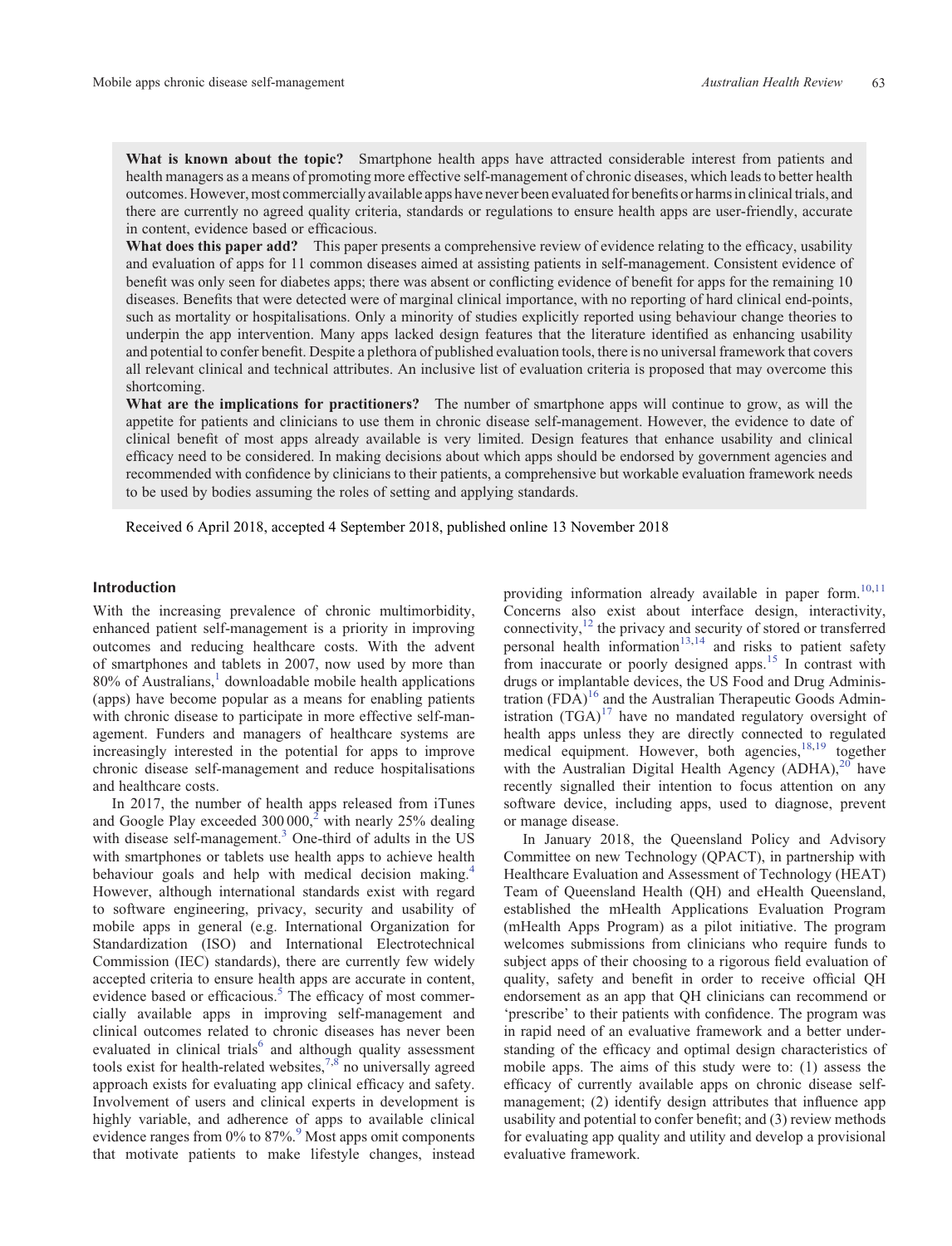## **Methods**

## *Objective no. 1: efficacy of apps in optimising chronic disease self-management*

Criteria chosen by the mHealth program for app submissions (Table 1) determined the scope of literature reviews. PubMed, Cochrane Library and EMBASE were searched between January 2007 and January 2018 for systematic reviews (as defined using formal criteria<sup>21</sup>) of studies using search terms (and synonyms) of 'smartphone', 'mobile applications', 'mobile health' and terms for each of 11 chronic diseases, chosen for their burden of hospital utilisation,  $2^2$  namely asthma, chronic obstructive lung disease (COPD), diabetes, chronic pain, serious mental health disorders, alcohol and substance addiction, heart failure (HF), ischaemic heart disease, cancer, cognitive impairment and chronic kidney disease (CKD).

Inclusion criteria comprised systematic reviews of randomised controlled trials (RCTs) or observational studies that evaluated patient-facing interactive apps related to disease self-management, reported at least one measure of efficacy and were conducted in developed countries. Reference lists of included reviews were checked for other relevant studies. Reviews not written in English, those that analysed digital interventions not meeting our definition of a mobile app (i.e. exclusive use of text messaging, interactive voice response, desktop applications, websites) or those that examined apps used for diagnosis, screening, risk assessment, primary prevention or health promotion were excluded from the analysis.

In instances where no reviews for a particular condition could be found, individual studies were searched using the same search strategy and selection criteria, but excluding conference abstracts or case reports. Where multiple reviews dealing with the same topic were retrieved, the most recently published reviews were selected; other reviews were included if they provided additional informative data derived from thematic or subgroup analyses.

Data extracted from each review or individual study comprised: date of publication, number and type of studies, sample size, assessment of risk of bias (as defined by authors), app

#### **Table 1. Selection criteria for submissions to Queensland Policy and Advisory Committee on new Technology (QPACT) mHealth Applications Evaluation Program**

TGA, Therapeutic Goods Administration

Inclusion criteria

Be a commercially available mobile health app (android or iOS platforms only)

Be patient facing (i.e. primarily for use by patients)

Assist patients to self-manage a clinical condition, or collect medical data in relation to a clinical condition

Have potential to improve patient outcomes, and reduce hospital visitation or treatment costs

Have TGA approval, should the app fall within the definition of a medical device

Exclusion criteria

Clinician facing apps (i.e. primarily used by clinicians as medical decision support)

Expressions of interest from clinicians or entities external to Queensland Health

description, measures of efficacy, including meta-analyses of pooled data, assessment of patient adherence, usability and reference to behavioural change theory<sup>[23,24](#page-8-0)</sup> underpinning the app, and the authors' interpretive comments on study strengths and limitations and overall results. In assessing efficacy, we made no attempt to prespecify what constituted clinically meaningful benefits in terms of absolute changes in effect measures, because this will vary according to subjective interpretations of clinicians and users and the outcomes and conditions of interest.

## *Objective no. 2: design attributes that affect app usability and efficacy*

Information about app design attributes affecting adherence, usability and potential to confer benefit were sought from the reviews retrieved, with additional reviews retrieved using app search terms that included 'quality', 'content', 'usability', 'feasibility', 'acceptability', 'functionality', 'adherence' and 'design.' In the absence of any validated usability score or taxonomy for mobile health apps, we considered all app design features that other researchers had proposed as being important on the basis of prima facie evidence.

## *Objective no. 3: methods for evaluating app quality and utility*

Additional reviews were also sought using app search terms combined with 'quality assessment', 'evaluation' and related synonyms. Findings were used to construct a comprehensive but practical evaluation framework.

#### **Results**

## *Objective no. 1: efficacy of apps on chronic disease self-management*

In total, 49 studies were retrieved,  $11,25-72$  $11,25-72$  $11,25-72$  $11,25-72$  comprising 16 reviews<sup>[11](#page--1-0)[,25,29](#page-8-0)[,31](#page-9-0)–[39,42,51](#page-9-0)[,60,64](#page-10-0)</sup> and 33 individual studies.<sup>[26](#page-8-0)–[28,](#page-8-0)[30,40,41](#page-9-0),[43](#page-9-0)–[50,52](#page-9-0)–[59](#page-10-0),[61](#page-10-0)–[63,65](#page-10-0)–[72](#page-10-0)</sup> Key findings are presented below; more detailed evidence tables are provided in [Appendix](#page-12-0) 1.

## *Asthma*

In a review of 12 RCTs of digital aids, $^{25}$  three app trials were reported; one saw a 45% increase in the number of patients with well-controlled asthma, $26$  another saw no effects on several outcomes $27$  and the third reported improvements in asthma-related quality of life and an 80% decrease in emergency department visits.<sup>[28](#page-8-0)</sup>

#### *Chronic obstructive pulmonary disease*

In a review of three RCTs of digital interventions,  $2^9$  a single app trial reported no difference in COPD-related quality of life; no other outcomes were reported.<sup>[30](#page-9-0)</sup>

## *Diabetes*

Four reviews (one with 16 RCTs involving apps, $31$  another with 12 RCTs, $32$  a third with 10 RCTs $33$  and a fourth with six  $RCTs<sup>34</sup>$  $RCTs<sup>34</sup>$  $RCTs<sup>34</sup>$ ) all reported reductions in glycosylated haemoglobin levels (HbA1c) for all diabetics (mean reductions ranging from 0.48% to 0.51%) and those with type 2 diabetes (0.49–0.83%).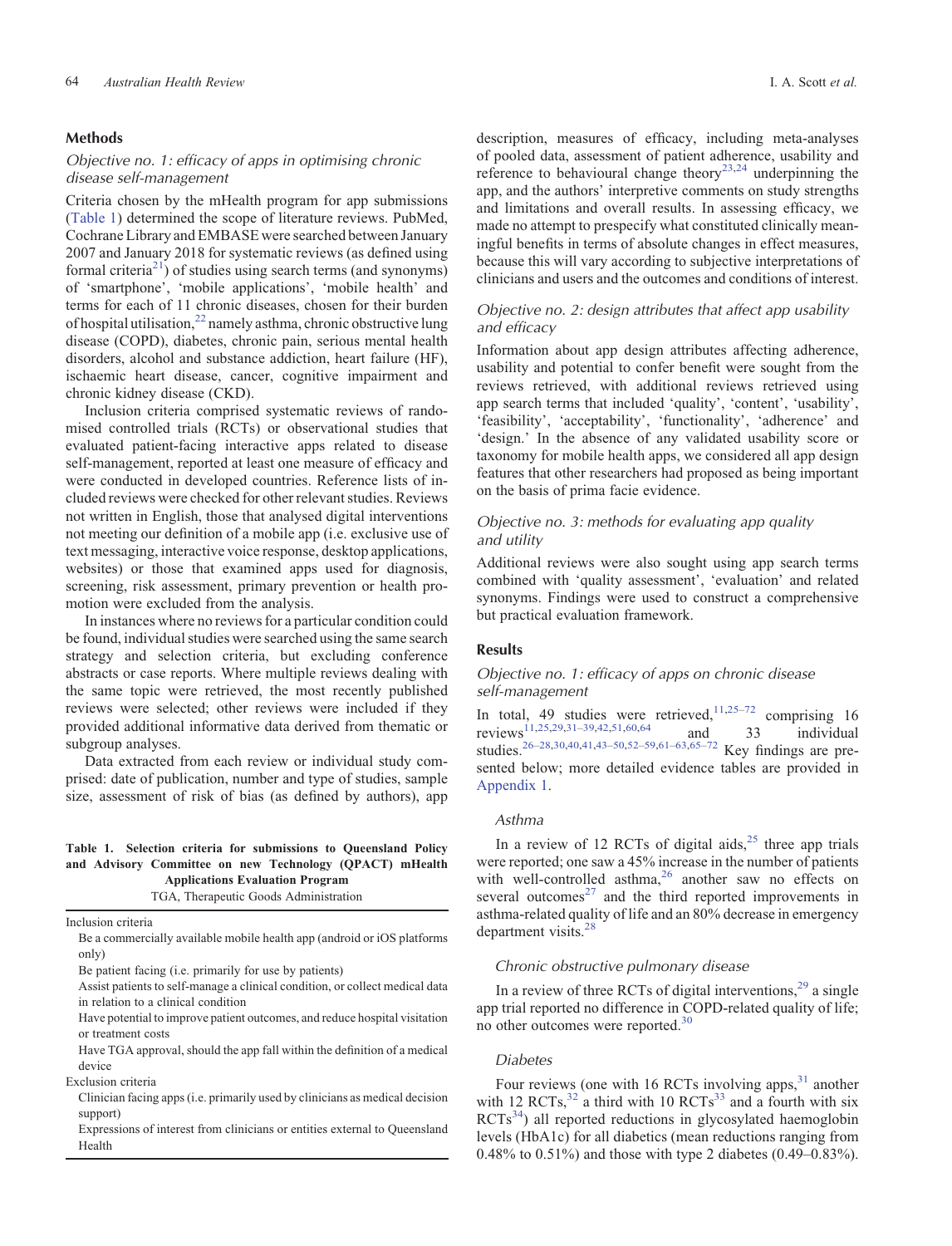Other reviews<sup>[35,36](#page-9-0)</sup> yielded mixed results, with only one-third of included studies reporting significant reductions in HbA1c.

## *Chronic pain*

Although four reviews were retrieved assessing more than 300 apps,  $^{11,37-39}$  $^{11,37-39}$  $^{11,37-39}$  $^{11,37-39}$  $^{11,37-39}$  $^{11,37-39}$  none contained any trials of efficacy. A single app RCT showed an improvement in pain control, functionality and quality of life of patients with low back pain,  $40$  whereas another appinvolving women with widespread painthatincluded diaries and therapist feedback showed no effects at  $11$  months.<sup>41</sup>

## *Serious mental health disorders*

In a review of 18 studies,  $42$  14 app studies included four RCTs. Of two RCTs of depression apps, one showed no effect, $43$ whereas another RCT reported improved mental health scores and reduced lost or unproductive days.<sup>[44](#page-9-0)</sup> An RCT of an app for psychotic disorders reported 'positive effects', [45](#page-9-0) whereas anoth-er RCT for bipolar disorder reported no effects.<sup>[46](#page-9-0)</sup> A single-arm study of an app for schizophrenia and schizoaffective disorder was associated with significant reduction in symptoms.<sup>47</sup> A review of 24 app studies in children and adolescents with various mental disorders<sup>[48](#page-9-0)</sup> included two RCTs, both showing no effects. $49,50$ 

## *Alcohol and substance addiction*

In a review of five studies with three app  $RCTs$ ,<sup>[51](#page-9-0)</sup> one RCT showed increased frequency of drinking in men but not women compared with controls.<sup>[52](#page-9-0)</sup> The second saw 1.37 fewer risky drinking days among app patients over 12 months,  $53$  whereas the third noted less drinking over 14 days but no effect on heavy episodic drinking.<sup>[54](#page-9-0)</sup>

## *Heart failure*

No reviews were found, but, of two RCTs, one using a tablet computer reported 2.2 fewer HF-related days in hospital per patient and improved HF-related quality of life and physical function over  $\frac{1}{3}$  months.<sup>[56](#page-9-0)</sup> The second RCT using home telemonitoring reported no difference in hospital days and, instead, an increase in health care utilisation with more nurse visits and telephone contacts.<sup>56</sup>

#### *Ischaemic heart disease*

No reviews were found but, of three RCTs of apps targeting patients following acute coronary events, one reported improved medication adherence but no effect on smoking rates, physical activity or quality of life at 6 months.<sup>[57](#page-9-0)</sup> Another showed slight weight reduction and improved quality of life at 6 weeks.<sup>[58](#page-10-0)</sup> The third RCT showed weight loss and improved blood pressure and blood sugar control, but no change in medication adherence, smoking rates, physical activity or quality of life.<sup>[59](#page-10-0)</sup>

## *Cancer*

In a review of five studies<sup>[60](#page-10-0)</sup> that reported three app trials, a controlled trial involving prostate cancer patients receiving radiotherapy reported lower levels of fatigue, nausea, insomnia, urinary symptoms and emotional dysfunction.<sup>[61](#page-10-0)</sup> An RCT involving breast cancer patients showed no effect on physical

function or quality of life,  $62$  whereas a pre-post study involving survivors of breast and endometrial cancer noted weight reduction but no change in physical activity or quality of life. $63$ 

#### *Cognitive impairment*

In a review of 24 studies,  $64$  two RCTs<sup>[65](#page-10-0),[66](#page-10-0)</sup> and one controlled trial<sup>[67](#page-10-0)</sup> of apps focused on cognitive training showed improved cognition, whereas one RCT did not.<sup>[68](#page-10-0)</sup> Three other RCTs, one of serious games coupled with cognitive training,  $69$  one with a multicomponent program<sup>[70](#page-10-0)</sup> and another of engagement,<sup>7</sup> showed no effects on various outcomes.

#### *Chronic kidney disease*

No reviews were found. Only one small pre-post cohort study of an app reported mean reductions in home blood pressure readings from baseline values.<sup>[72](#page-10-0)</sup>

## *Objective no. 2: design attributes that affect app usability and efficacy*

Eight reviews were considered relevant.<sup>[35](#page-9-0)[,64,73](#page-10-0)–[78](#page-10-0)</sup> In the review of diabetes apps by Fu *et al.*[35](#page-9-0) seven usability studies reported poor (38%) to average (80%) rates of use, due primarily to product design flaws (e.g. screen layout, system capability and reliability, and general characteristics), need for manual data entry, patients having to take more time and making more errors than expected when exporting and correcting blood sugar levels, difficulty encountered in system navigation whenever tasks required multiple steps and the absence of personalised feedback functions or social networking functions. No study considered confounders such as a patient's history of, and levels of motivation in, using digital technologies. Only 51 of 295 (17.3%) cancer apps,  $^{73}$  12 of 117 (10.3%) depression apps<sup>[74](#page-10-0)</sup> and a minority of chronic pain apps<sup>[75](#page-10-0)</sup> provide skill-building tools to assist in self-management. On the basis of these and other reviews<sup>[68,76](#page-10-0)–[78](#page-10-0)</sup> we identified several design features for enhancing usability [\(Table](#page-4-0) 2).

## *Objective no. 3: methods for evaluating app quality and utility*

Methods for evaluating apps fall into three broad categories, as summarised in [Table](#page-4-0)  $3<sup>79</sup>$  $3<sup>79</sup>$  $3<sup>79</sup>$  each providing a different type of evidence but with limitations. For example, some lists of criteria focus on user ratings (ease of use, reliability, aesthetics) but may exclude reference to independent expert clinician involve-ment or assessment.<sup>[80](#page-10-0)</sup> Others cover development, implementation and integration, but omit evaluation of key usability attributes or privacy and security.[81](#page-10-0) Evaluation guidelines from the Health Care Information and Management Systems Society consider efficiency, effectiveness, user satisfaction and platform optimisation, but exclude accuracy and appropriateness of app health information.<sup>[82](#page-10-0)</sup> Such omissions pose risks to patient safety and explicit app risk assessment has been proposed.<sup>[15](#page-8-0)</sup> Various rating scales, 83,[84](#page-10-0) scoring systems, 85,86 checklists, 87-[91](#page-11-0) toolkits,  $92,93$  questionnaires,  $94$  development guides  $95$  and report-ing standards for app studies<sup>[96,97](#page-11-0)</sup> all promote more transparent and objective reporting and evaluation. The existence of so many instruments suggests no single one meets all needs.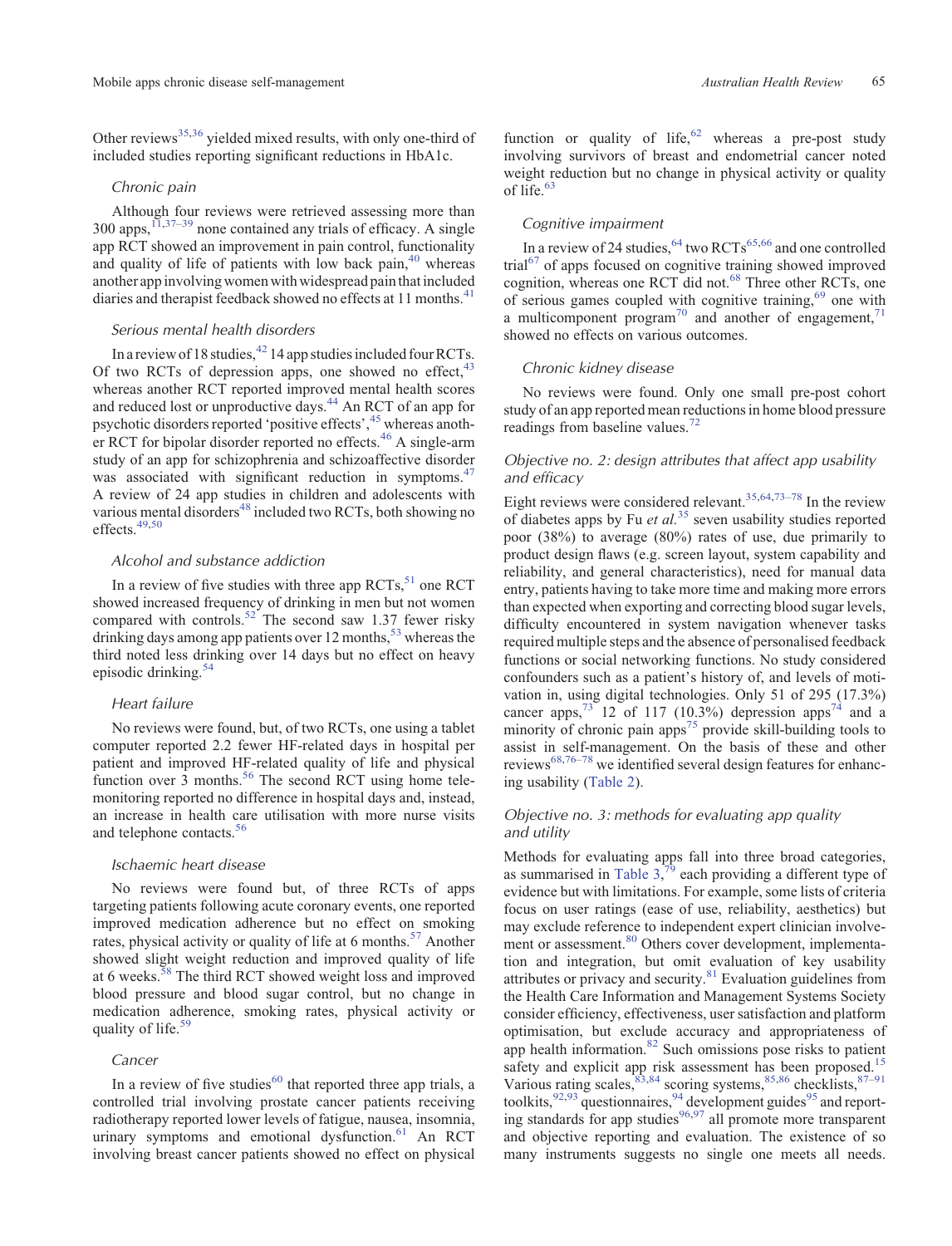## **Table 2. Design features enhancing patient use of an app and ability to gain most benefit**

<span id="page-4-0"></span>

| Develop different versions of apps for different stages of disease (mild to severe)                                         |
|-----------------------------------------------------------------------------------------------------------------------------|
| Make the app easy to navigate and include a tutorial for using it                                                           |
| Engage the user by having an app that is colourful, consolidated, convenient and relevant to their needs                    |
| Intuitive interaction with appealing user interfaces                                                                        |
| Variety of incentives to keep coming back to use it                                                                         |
| Scripted storytelling or user-generated narrative                                                                           |
| Visual characters and icons that empathise with users or that users can empathise with                                      |
| Ideal worlds that can be explored, or real worlds that can be augmented                                                     |
| Educate and prepare users by having up-to-date, personalised information that informs and enlightens                        |
| Motivate the user to change behaviour by providing:                                                                         |
| practical tips for better self-management                                                                                   |
| achievable goals of care                                                                                                    |
| reminders, alerts and gamification                                                                                          |
| personalised, real-time feedback                                                                                            |
| access to expert clinical advice when and as needed                                                                         |
| access to desired peer and social support (chat forums, social networks)                                                    |
| Ensure basic self-management tasks are universal functions, such as disease markers (e.g. blood glucose level in diabetes). |
| medications, nutrition, physical exercise and bodyweight                                                                    |
| Enable easy data entry (voice and image recognition, data transfer from other devices, built-in smartphone sensors)         |
| Enable analysis of data and its patterns in discerning interactions between behavioural changes and disease markers         |
| Include predictive analytics based on gathered data                                                                         |
| Enable compatibility with different operating systems for smartphones by using packages available for different platforms   |
| Enable data saving, transfer and sharing (from external devices, patient to medical expert, between family members)         |

#### **Table 3. Various methods for evaluating apps**

RCTs, randomised control trials

| Method                                                                                                                                                                                                                                                                                                                                                                                                           | Limitations                                                                                                                                                                                                                                                                                                                                                                                                                         |
|------------------------------------------------------------------------------------------------------------------------------------------------------------------------------------------------------------------------------------------------------------------------------------------------------------------------------------------------------------------------------------------------------------------|-------------------------------------------------------------------------------------------------------------------------------------------------------------------------------------------------------------------------------------------------------------------------------------------------------------------------------------------------------------------------------------------------------------------------------------|
| Content analysis: coding and interpreting qualitative, usually text-based<br>material within the app and validating it against clinical guidelines,<br>evidence-based protocols and behaviour change techniques                                                                                                                                                                                                  | Variability in how apps have implemented guidelines, evidence-based<br>strategies and behaviour change, requiring judgement calls on the part<br>of the evaluator<br>Reliance on subjective ratings of app content and features<br>Frequent app updates with changed functionalities<br>Content includes not only clinical guidance, but also related advertisements,<br>industry data, software licences, privacy policies         |
| Usability testing: ascertaining user ratings of app learnability, flexibility,<br>satisfaction, attractiveness, consistency and error rate, by means of<br>expert-based evaluations, observational studies or surveys of users or<br>experimental evaluations, all of which may include laboratory testing,<br>field-based evaluations and reviewing ratings and narrative user<br>reviews from app marketplaces | Usability testing in laboratories may not reflect real-world usage<br>Capturing app use in dynamic environments makes direct observations<br>difficult in field studies<br>Unrepresentative and small user samples<br>Use of average user ratings may not disclose highly polarised bad or good<br>ratings of low<br>Ratings may be confounded by external factors, such as time to last update,<br>app vocabulary, app description |
| Efficacy testing: establishing whether use of the app causes meaningful<br>change in behaviour and clinical outcomes, with gold-standard approach<br>being RCTs                                                                                                                                                                                                                                                  | Time and resource intense<br>Fast moving app development with frequent updates causing lag between<br>trial and real-world use<br>Inability to test whether success of app-delivered intervention attributable<br>to whole package or specific components                                                                                                                                                                           |

Several government ([https://www.vichealth.vic.gov.au/media](https://www.vichealth.vic.gov.au/media-and-resources/vichealth-apps)[and-resources/vichealth-apps](https://www.vichealth.vic.gov.au/media-and-resources/vichealth-apps); [https://www.healthnavigator.](https://www.healthnavigator.org.nz/app-library) [org.nz/app-library\)](https://www.healthnavigator.org.nz/app-library), private (<http://myhealthapps.net/>; [https://](https://imedicalapps.com/#) [imedicalapps.com/#](https://imedicalapps.com/#); [https://practicalapps.ca/\)](https://practicalapps.ca/) and developer [\(https://www.ourmobilehealth.com/;](https://www.ourmobilehealth.com/) [https://www.medappcare.](https://www.medappcare.com/en/) [com/en/\)](https://www.medappcare.com/en/) websites (all accessed 13 September 2018) also exist that post apps that have been assessed using various in-house rating methods.

We contend that any evaluation method should consider clinical and technical attributes of an app that we have identified

from this review as being important, while not being too general or complex or time consuming with need for training, or too specific to a particular health condition or outcome. After analysing the above reports and recent reviews,  $98-101$  $98-101$  $98-101$  we derived a list of criteria ([Table](#page-5-0) 4) to which yes/no or scalar (Likert) responses could gauge the extent to which an app meets each criterion. Obtaining informed responses to each criterion requires retrieving relevant data using strategies listed in [Table](#page-11-0) 5. [102](#page-11-0) We suggest these criteria may suffice as a 'first-pass' assessment by panels involving clinicians in deciding whether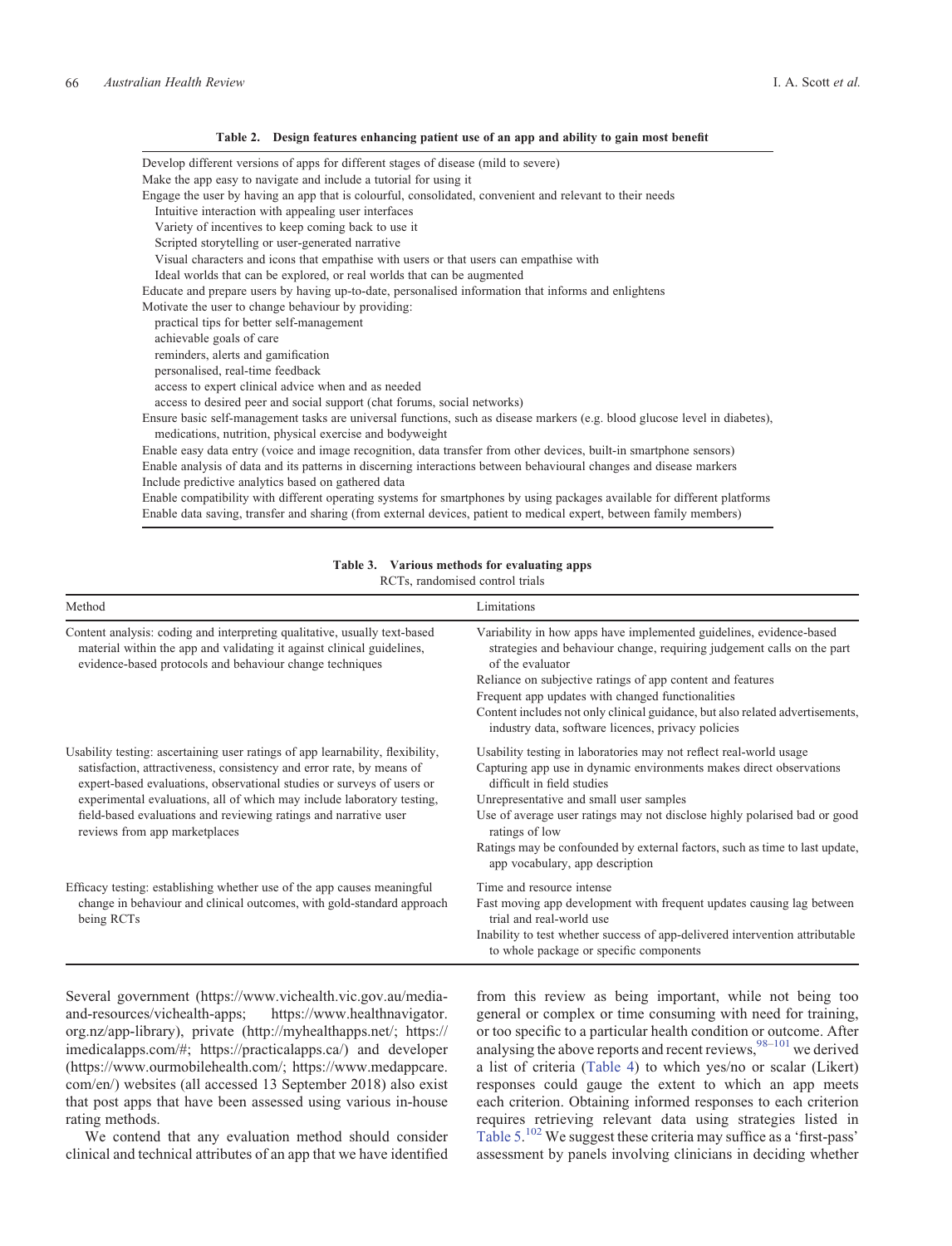<span id="page-5-0"></span>What does the app actually do?

#### **Table 4. Framework for evaluating app quality and utility**

#### PHI, protected health information

Is the app downloadable and usable on any smartphone? What platform (android or iPhone) does it operate on? Is it clear who this app is for (target population) and how it should be used? Is it clear which health problem the app is designed to alleviate or what outcome it helps achieve? Are software and hardware requirements for the app to work widely available? Is there adequate technical and content detail provided to support adopting the app at scale? Does the app have clinical and scientific validity? Has its development and testing involved clinical experts? Are the content, rules, calculators, algorithms and recommendations concordant with evidence-based clinical guidelines or systematic reviews? Are citations or evidence links provided to substantiate content and recommendations? Have professional organisations endorsed the app or been affiliated with its development? How credible is the app developer? Has the developer been fully transparent in disclosing contact information, authorship, affiliations, credentials, commercial interests (investors and shareholders), conflicts of interest and disclaimers? Has the developer disclosed whether the app creates, receives, maintains or transmits PHI on behalf of health providers, healthcare institutions or any other third party contracted with the developer (i.e. PHI is not for exclusive use by the app user)? Has the developer given adequate attribution for content to other bodies or individuals in terms of copyright disclosures and listing of citations? Has the developer provided a means for users to provide feedback on the quality and usability of the app? Has the developer sought regulatory assessment or approval for the app? How well does the app work for its purpose? Has software been validated and verified with regard to accuracy of clinical content and its ability to have users interrogate and correctly interpret clinical content? Are calculators, algorithms and other interactive components accurate and have they undergone reliability testing? Are there adequate levels of security and privacy in relation to risk as reflected in privacy policies, encryption and authentication, password protection, user controls with data sharing? Are there adequate levels of interoperability with other devices and systems? How well does the app engage the user and change behaviour? Is the app free of charge, or is it affordable to the intended target audience? Has interface design involved user participation or been informed by studies of user needs? Has a health behaviour change theory or construct informed interface design and operation? Is the app fast, pleasurable and easy to use (i.e. minimal training required) in routine settings? Is the app accessible to target audiences who may have limited digital and/or health literacy, cultural barriers (language, ethnicity), visual or hearing impairment? Does the app give the user usable answers or advice quickly? Does the app screen look well designed and are text and images clear? To what extent does the app provide personalised information and feedback, skills development and access to expert advice? Has the usability and quality of the interface been adequately assessed using different metrics, namely: user testing and satisfaction (self-report, app stars or rankings) user engagement (number of downloads) user learnability (amount of time and number of clicks users need to master the app) user understanding (literacy testing and inclusion of multiple languages) user configuration and tailoring (ability for users to customise functions and alter default settings)? How safe, effective and cost-effective is the app in optimising health outcomes? Have analyses sought to identify any risks to patient safety or other unintended consequences? Are there analyses of effects on patient-important behaviours, actions or health outcomes? If so, what are the results? Have analyses been performed that identify patient characteristics, design features or functional components that confer greater or less effectiveness? Have analyses been undertaken that assess opportunity costs of the app versus other forms of evidence-based care for specific patient populations?

the app justifies more detailed technical assessments under a second-phase due-diligence process.

# **Discussion**

To the best of our knowledge, this is the first review of evidence relating to the efficacy, usability and evaluation of apps that assist patients to self-manage chronic diseases. Limitations of this review are that, due to time and resource constraints, we did not search for and analyse every individual study of every app, but instead relied on systematic reviews, when these were

available, some of which differed in inclusion criteria and conclusions. However, we do not feel any important study was overlooked and, in particular, RCTs with less risk of bias were diligently sought and given emphasis. Space limitations did not allow us to provide full descriptions of each app, some having multiple components, but readers can refer to the references provided for more detail. We view our framework as being a provisional 'first-pass' framework that may help select app submissions that warrant second-phase due-diligence reviews to which more detailed assessments of technical attributes relating to interoperability, security and privacy may be added.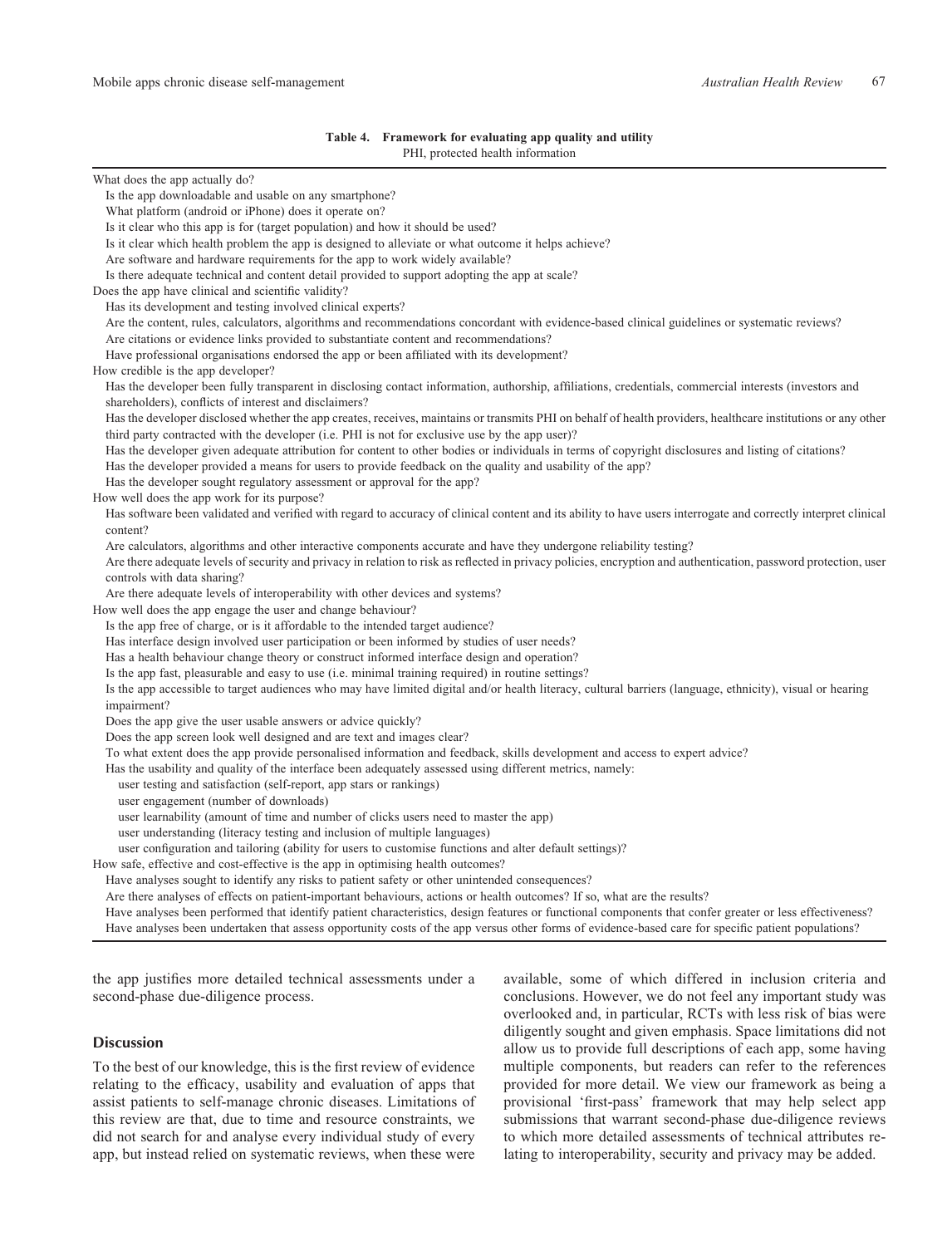|  | Table 5. Strategies for retrieving relevant data in responding to evaluation criteria |  |  |  |  |  |  |
|--|---------------------------------------------------------------------------------------|--|--|--|--|--|--|
|--|---------------------------------------------------------------------------------------|--|--|--|--|--|--|

NHS, National Health Service

| Limitation                                                                                                                                                                                                                                                                                                                                                                 |
|----------------------------------------------------------------------------------------------------------------------------------------------------------------------------------------------------------------------------------------------------------------------------------------------------------------------------------------------------------------------------|
| Limited published research<br>Poor indexing of studies which makes searching time consuming<br>Evaluations often focussed on one operating system (android or iPhone)<br>Literature becomes quickly outdated given pace of change                                                                                                                                          |
| Quality of app reviews dependent on evaluation methods used by each<br>clearinghouse<br>Inherent trade-off between thoroughness of review, timeliness of updates<br>and number of apps reviewed<br>Can be resource intensive and time consuming                                                                                                                            |
| Lack of systematic evaluation that limits accuracy<br>App stores rely on ranking algorithms that rank the most popular or most<br>recently released apps at a higher level than others, but may have little<br>correlation with quality or efficacy<br>Retrieval of many irrelevant apps because of poor indexing and desire for<br>app stores to maximise consumer market |
|                                                                                                                                                                                                                                                                                                                                                                            |
| May oversample users with only positive experiences<br>Does not allow standardised evaluation of validity and efficacy<br>Patients and clinicians may have opposing views of the same app                                                                                                                                                                                  |
|                                                                                                                                                                                                                                                                                                                                                                            |
|                                                                                                                                                                                                                                                                                                                                                                            |
|                                                                                                                                                                                                                                                                                                                                                                            |

[net/](http://myhealthapps.net/); [https://imedicalapps.com/#,](https://imedicalapps.com/#)<https://practicalapps.ca/>, [https://digitalhealthguide.com.au,](https://digitalhealthguide.com.au)<https://www.ourmobilehealth.com/> and [https://www.medapp](https://www.medappcare.com/en/)[care.com/en/](https://www.medappcare.com/en/) (all accessed 13 September 2018) or identified by Google and PubMed searches or reference to newsletters such as mobihealthnews [\(http://](http://mobihealthnews.com/) [mobihealthnews.com/,](http://mobihealthnews.com/) accessed 13 September 2018).

## *Improving the evidence base of app efficacy*

The rapid pace of the technological evolution of apps and the slowness and expense of gold-standard research designs, such as RCTs, make assessments of efficacy problematic. Evaluating apps is complex given the combination of content, user, platform, links and interface attributes, and determining whether benefits are attributable to a total app package or specific components. Apps can be released, updated, modified or removed by commercial developers as studies with fixed protocols evaluating a specific app (or type of app) are underway, rendering the results potentially obsolete by the time of public release. Control groups in comparative trials may be contaminated by being exposed to similar or changing digital interventions during the course of a study. In addition, results of new clinical studies may change the evidence on which the core content and behaviour change

functions contained in an app are based, such that the app itself, despite having been studied, becomes invalid. Finally, apps investigated in research settings are often not the same as those that are disseminated commercially.

Alternative study designs have been suggested that aim to overcome some of these issues, albeit with limitations. These include multiphase optimisation (MOST) strategies (factorial or fractional designs and adaptive trials), $103$  *n*-of-1 studies that involve repeated measurement of many individuals over time in understanding within-person behaviour before and then after using an app, or using an app and then having it withdrawn,  $104$ or triangulation of 'fit-for-purpose' studies that investigate sociocultural, organisational, cognitive and other contextual determinants of effects using surveys, focus group discussions and ethnographic studies.<sup>[105](#page-11-0)</sup>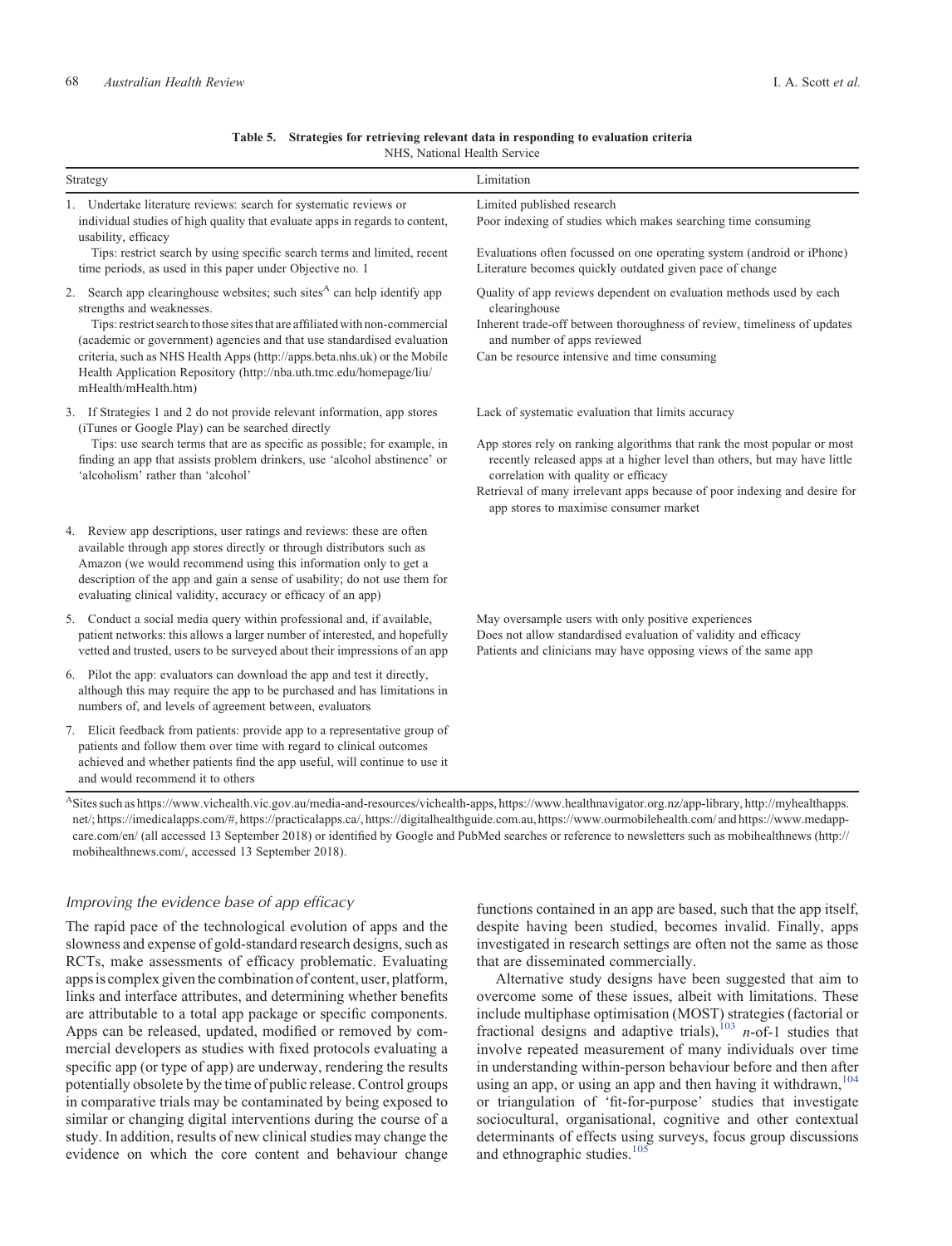## <span id="page-7-0"></span>*Relationship between app use and efficacy*

In many reviews, more focus is given to assessing usability than to testing efficacy. We are concerned that apps rated by many users as highly usable and that become popular may be viewed by new users as apps that predictably confer health benefits. This is akin to 'I really like and use the app so therefore it must be doing me good'. Design attributes that discourage people from using an app in the way intended will certainly compromise efficacy, but the reverse is not true. Usability is a multifaceted construct that requires app design to be informed by behaviour change theory, because information alone is insufficient to change behaviour.<sup>106</sup> In this review, only a minority of studies explicitly reported using behaviour change theories to underpin app design, and adherence and retention rates were frequently <80%. Although many apps make reference to behavioural theories, self-monitoring alone is often the dominant function rather than incorporating proactive skills development in self-management, which may substantially enhance efficacy[.107](#page-11-0) Using apps pertaining to mental health and addiction problems as examples, apps need to incorporate a behavioural conditioning plan and interactive framework that include rapid access to expert help at times of crisis and that mitigate limited attention span and curtail time spent on devices by emphasising non-app-based activities.<sup>[108](#page-11-0)</sup> Personalised information, real-time feedback and access to expert consultation when required are features highly valued by users. There is a need for a checklist of usability and functionality attributes that apps should aspire to in maximising user engagement, which this review has helped create.

#### *Implications for app evaluation and endorsement*

Lack of evidence of app efficacy, poor descriptions of processes and data sources used to develop the app and discrepancies between information generated on apps and evidence-based guidelines are key issues in evaluation.<sup>[109](#page-11-0)</sup> Of note, apps requiring purchase are not necessarily more evidence based than free apps.<sup>[110](#page-11-0)</sup> With regard to efficacy testing, our overview highlights several shortcomings in the current evidence base: a paucity of rigorous efficacy trials with adequate sample sizes for most conditions; inconsistency of measured outcomes, with many based on subjective patient self-report, with relatively few hard end-points (e.g. mortality, clinical events, hospitalisations); insufficient duration for assessing long-term effects; minimal reference to adherence rates and underlying behavioural change techniques; questionable fidelity of patient compliance with data input and use of algorithms; and limited generalisability given heterogeneity in populations, interventions, outcome measures and conflicting estimates of effect. The exceptions to many of these limitations are diabetes apps, for which sufficient and consistent data confirm efficacy in optimising blood sugar control, although effects on other outcomes await assessment. For all conditions, there was little focus on the needs and competencies of older patients<sup>111</sup> and culturally diverse groups,<sup>112</sup> or on costeffectiveness, including costs of misinformation transmitted, of addressing resulting problems or of the diverse workforce required for app implementation and monitoring.<sup>[113](#page-11-0)</sup>

Methods for evaluating the quality and utility of an app must be capable of assessing all relevant attributes of technical

integrity, usability and efficacy in an explicit and transparent manner. This review suggests an evaluation framework that could be refined and tested for construct validity and internal consistency. Potential users of the framework may include the ADHA, TGA, state-based government digital health agencies and networks, app developers and any other stakeholder group who has responsibilities in health app evaluation and endorsement. In Queensland, the mHealth Apps Program, under the auspices of QPACT, HEAT, and eHealth Queensland, is being resourced to further develop the framework and its application to all future submissions from developers and interested clinicians for QPACT funding of field trials of mobile health apps within QH facilities.

## **Conclusion**

The numbers of smartphone apps will continue to grow as will the appetite for patients and clinicians to use them in chronic disease self-management. However, the evidence to date of clinical benefit of most of the apps already available is very limited. Design features that enhance users' desire to use the app, and thereby derive most benefit, need to be considered in maximising efficacy. In making decisions about which apps should be endorsed by government agencies and recommended with confidence by clinicians to their patients, a workable evaluation framework needs to be used by those agencies that assume the role of formulating and applying app standards. The provisional framework presented in this report serves as a starting point for such work.

#### **Competing interests**

The authors declare that they have no competing interests.

#### **Acknowledgements**

There was no funding source for this research. The authors are all members of the Queensland Health mHealth Apps Working Group. The views expressed in this article should not be regarded as official policy of Queensland Health or any of its divisions, Queensland Policy and Advisory Committee on new Technology, Healthcare Evaluation and Assessment of Technology Team or eHealth Queensland. The views expressed are solely those of the authors.

#### **References**

- 1 Mackay M. Australian mobile phone lifestyle index. 2014. Available at: [https://www.dtcollective.org.au/LiteratureRetrieve.aspx?ID=](https://www.dtcollective.org.au/LiteratureRetrieve.aspx?ID=180479) [180479](https://www.dtcollective.org.au/LiteratureRetrieve.aspx?ID=180479) [verified 22 September 2018].
- 2 Jahns RG. The 8 drivers and barriers that will shape the mHealth app market in the next 5 years. r2g Mobile Health Economics. 2014. Available at: [https://research2guidance.com/8-drivers-and-barriers](https://research2guidance.com/8-drivers-and-barriers-which-will-shape-mhealth-market-in-the-next-5-years/)[which-will-shape-mhealth-market-in-the-next-5-years/](https://research2guidance.com/8-drivers-and-barriers-which-will-shape-mhealth-market-in-the-next-5-years/) [verified 22 September 2018].
- 3 Aitken M, Lyle J. Patient adoption of mHealth: use, evidence and remaining barriers to mainstream acceptance. Parsippany, NJ: IMS Institute for Healthcare Informatics; 2015.
- 4 Bhuyan SS, Lu N, Chandak A, Kim H, Wyant D, Bhatt J, Kedia S, Chang CF. Use of mobile health applications for health seeking behaviour among US adults. *J Med Syst* 2016; 40: 153. doi[:10.1007/](dx.doi.org/10.1007/s10916-016-0492-7) [s10916-016-0492-7](dx.doi.org/10.1007/s10916-016-0492-7)
- 5 Powell AC, Landman AB, Bates DW. In search of a few good apps. *JAMA* 2014; 311: 1851–2. doi[:10.1001/jama.2014.2564](dx.doi.org/10.1001/jama.2014.2564)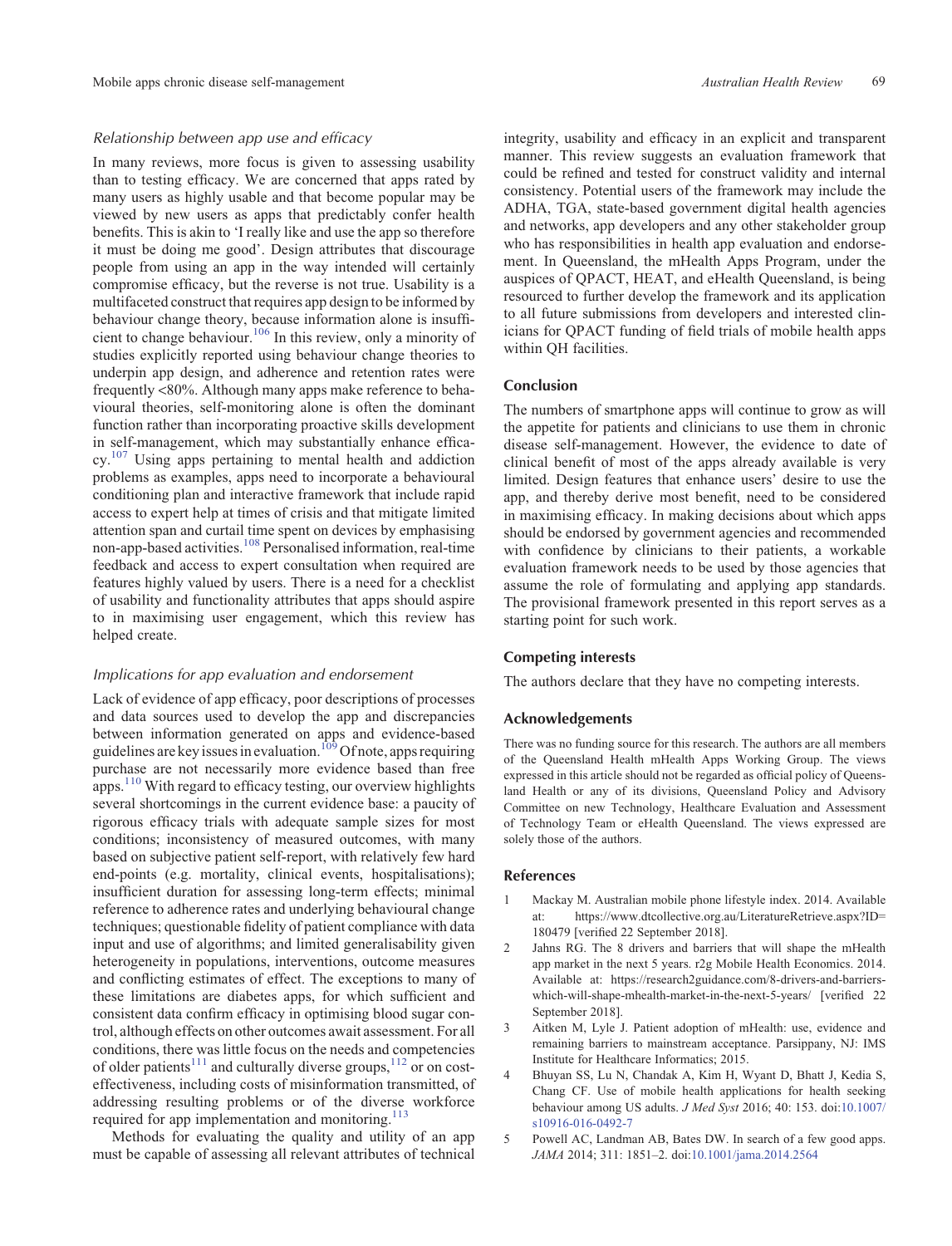- <span id="page-8-0"></span>6 Boulos MN, Brewer AC, Karimkhani C, Buller DB, Dellavalle RP. Mobile medical and health apps: state of the art, concerns, regulatory control and certification. *Online J Public Health Inform* 2014; 5: 229.
- 7 Risk A, Dzenowagis J. Review of Internet health information quality initiatives. *J Med Internet Res* 2001; 3: E28. doi[:10.2196/jmir.3.4.e28](dx.doi.org/10.2196/jmir.3.4.e28)
- 8 Gagliardi A, Jadad AR. Examination of instruments used to rate quality of health information on the internet: chronicle of a voyage with an unclear destination. *BMJ* 2002; 324: 569–73. doi[:10.1136/](dx.doi.org/10.1136/bmj.324.7337.569) [bmj.324.7337.569](dx.doi.org/10.1136/bmj.324.7337.569)
- 9 Subhi Y, Bube SH, Bojsen SR, Thomsen ASS, Konge L. Expert involvement and adherence to medical evidence in medical mobile phone apps: a systematic review. *JMIR Mhealth Uhealth* 2015; 3: e79. doi[:10.2196/mhealth.4169](dx.doi.org/10.2196/mhealth.4169)
- 10 Goyal S, Cafazzo JA. Mobile phone apps for diabetes management: current evidence and future developments. *QJM* 2013; 106: 1067–9. doi[:10.1093/qjmed/hct203](dx.doi.org/10.1093/qjmed/hct203)
- 11 Wallace LS, Dhingra LK. A systematic review of smartphone applications for chronic pain available for download in the United States. *J Opioid Manag* 2014; 10: 63–8. doi[:10.5055/jom.2014.0193](dx.doi.org/10.5055/jom.2014.0193)
- 12 Reynoldson C, Stones C, Allsop M, Gardner P, Bennett MI, José Closs S, Jones R, Knapp P. Assessing the quality and usability of smartphone apps for pain self-management. *Pain Med* 2014; 15: 898–909. doi[:10.1111/pme.12327](dx.doi.org/10.1111/pme.12327)
- 13 Martínez-Pérez B, De La Torre-Diez I, Lopez-Coronado M. Privacy and security in mobile phone apps: a review and recommendations. *J Med Syst* 2015; 39: 181. doi:[10.1007/s10916-014-0181-3](dx.doi.org/10.1007/s10916-014-0181-3)
- 14 Pustozerov E, von Jan U, Albrecht UV. Evaluation of mHealth applications security based on application permissions. *Stud Health Technol Inform* 2016; 226: 241–4.
- 15 Lewis TL,Wyatt JC. mHealth and mobile medical apps: a frameworkto assess risk and promote safer use. *J Med Internet Res* 2014; 16: e210. doi[:10.2196/jmir.3133](dx.doi.org/10.2196/jmir.3133)
- 16 U.S. Department of Health and Human Services, Food and Drug Administration. Mobile medical applications: guidance for industry and Food and Drug Administration staff. 2015. Available at: [http://](http://www.fda.gov/downloads/MedicalDevices/./UCM263366.pdf) [www.fda.gov/downloads/MedicalDevices/./UCM263366.pdf](http://www.fda.gov/downloads/MedicalDevices/./UCM263366.pdf) [verified 13 January 2018]
- 17 Australian Government Department of Health. Therapeutic goods administration. n. Regulation of medical software and mobile medical 'apps'. 2013. Available at: [https://www.tga.gov.au/regulation-medi](https://www.tga.gov.au/regulation-medical-software-and-mobile-medical-apps)[cal-software-and-mobile-medical-apps](https://www.tga.gov.au/regulation-medical-software-and-mobile-medical-apps) [verified 13 January 2018]
- 18 U.S. Department of Health and Human Services, Food and Drug Administration. Software as a medical device (SAMD): Clinical evaluation. Guidance for industry and Food and Drug Administration Staff. 2017. Available at: [https://www.fda.gov/downloads/MedicalDe](https://www.fda.gov/downloads/MedicalDevices/DeviceRegulationandGuidance/GuidanceDocuments/UCM524904.pdf)[vices/DeviceRegulationandGuidance/GuidanceDocuments/UCM524](https://www.fda.gov/downloads/MedicalDevices/DeviceRegulationandGuidance/GuidanceDocuments/UCM524904.pdf) [904.pdf](https://www.fda.gov/downloads/MedicalDevices/DeviceRegulationandGuidance/GuidanceDocuments/UCM524904.pdf) [verified 21 September 2018].
- 19 Hau J. Update on software as a medical device (SaMD). The TGA and IMDRF perspectives. 2017. Available at: [https://www.tga.gov.au/](https://www.tga.gov.au/sites/default/files/update-on-software-as-a-medical-device-samd.pdf) sites/default/fi[les/update-on-software-as-a-medical-device-samd.pdf](https://www.tga.gov.au/sites/default/files/update-on-software-as-a-medical-device-samd.pdf) [verified 20 January 2018].
- 20 Australian Digital Health Agency (ADHA). Safe, seamless and secure: evolving health and care to meet the needs of modern Australia. Australia's national digital health strategy. Canberra: ADHA; 2017.
- 21 Moher D, Liberati A, Tetzlaff J, Altman DG, Group TP. Preferred reporting items for systematic reviews and meta-analyses: the PRISMA statement. *PLoS Med* 2009; 6: e1000097. doi:[10.1371/journal.](dx.doi.org/10.1371/journal.pmed.1000097) [pmed.1000097](dx.doi.org/10.1371/journal.pmed.1000097)
- 22 Lozano R, Naghavi M, Foreman K, Lim S, Shibuya K, Aboyans V, Abraham J, Adair T, Aggarwal R, Ahn SY, Alvarado M, Anderson HR, Anderson LM, Andrews KG, Atkinson C, Baddour LM, Barker-Collo S, Bartels DH, Bell ML, Benjamin EJ, Bennett D, Bhalla K, Bikbov B, Bin Abdulhak A, Birbeck G, Blyth F, Bolliger I, Boufous S, Bucello C, Burch M, Burney P, Carapetis J, Chen H, Chou D, Chugh SS, Coffeng
- LE, Colan SD, Colquhoun S, Colson KE, Condon J, Connor MD, Cooper LT, Corriere M, Cortinovis M, de Vaccaro KC, Couser W, Cowie BC,CriquiMH,CrossM, Dabhadkar KC, Dahodwala N, De Leo D, Degenhardt L, Delossantos A, Denenberg J, Des Jarlais DC, Dharmaratne SD, Dorsey ER, Driscoll T, Duber H, Ebel B, Erwin PJ, Espindola P, Ezzati M, Feigin V, Flaxman AD, Forouzanfar MH, Fowkes FG, Franklin R, Fransen M, Freeman MK, Gabriel SE, Gakidou E, Gaspari F, Gillum RF, Gonzalez-Medina D, Halasa YA, Haring D, Harrison JE, Havmoeller R, Hay RJ, Hoen B, Hotez PJ, Hoy D, Jacobsen KH, James SL, Jasrasaria R, Jayaraman S, Johns N, Karthikeyan G, Kassebaum N, Keren A, Khoo JP, Knowlton LM, Kobusingye O, Koranteng A, Krishnamurthi R, Lipnick M, Lipshultz SE, Ohno SL, Mabweijano J, MacIntyre MF, Mallinger L, March L, Marks GB, Marks R, Matsumori A, Matzopoulos R, Mayosi BM, McAnulty JH, McDermott MM, McGrath J, Mensah GA, Merriman TR, Michaud C, Miller M, Miller TR, Mock C, Mocumbi AO, Mokdad AA, Moran A, Mulholland K, Nair MN, Naldi L, Narayan KM, Nasseri K, Norman P, O'Donnell M, Omer SB, Ortblad K, Osborne R, Ozgediz D, Pahari B, Pandian JD, Rivero AP, Padilla RP, Perez-Ruiz F, Perico N, Phillips D, Pierce K, Pope CA III, Porrini E, Pourmalek F, Raju M, Ranganathan D, Rehm JT, Rein DB, Remuzzi G, Rivara FP, Roberts T, De León FR, Rosenfeld LC, Rushton L, Sacco RL, Salomon JA, Sampson U, Sanman E, Schwebel DC, Segui-Gomez M, Shepard DS, Singh D, Singleton J, Sliwa K, Smith E, Steer A, Taylor JA, Thomas B, Tleyjeh IM, Towbin JA, Truelsen T, Undurraga EA, Venketasubramanian N, Vijayakumar L, Vos T, Wagner GR, Wang M, Wang W, Watt K, Weinstock MA, Weintraub R, Wilkinson JD, Woolf AD, Wulf S, Yeh PH, Yip P, Zabetian A, Zheng ZJ, Lopez AD, Murray CJ, AlMazroa MA, Memish ZA. Global and regional mortality from 235 causes of death for 20 age groups in 1990 and 2010: a systematic analysis for the Global Burden of Disease Study 2010. [published erratum appears in *Lancet* 2013; 381:628] *Lancet* 2012; 380: 2095–128. doi:[10.1016/S0140-6736\(12\)61728-0](dx.doi.org/10.1016/S0140-6736(12)61728-0)
- 23 Abraham C, Mitchie S. A taxonomy of behaviour change techniques used in interventions. *Health Psychol* 2008; 27: 379–87. doi[:10.1037/](dx.doi.org/10.1037/0278-6133.27.3.379) [0278-6133.27.3.379](dx.doi.org/10.1037/0278-6133.27.3.379)
- 24 Michie S, Ashford S, Sniehotta FF, Dombrowski SU, Bishop A, French DP. A refined taxonomy of behaviour change techniques to help people change their physical activity and healthy eating behaviours: the CALO-RE taxonomy. *Psychol Health* 2011; 26: 1479–98. doi[:10.1080/08870446.2010.540664](dx.doi.org/10.1080/08870446.2010.540664)
- 25 Hui CY, Walton R, McKinstry B, Jackson T, Parker R, Pinnock H. The use of mobile applications to support self-management for people with asthma: a systematic review of controlled studies to identify features associated with clinical effectiveness and adherence. *J Am Med Inform Assoc* 2017; 24: 619–32.
- 26 Cingi C, Yorgancioglu A, Cingi CC, Oguzulgen K, Muluk NB, Ulusoy S, Orhon N, Yumru C, Gokdag D, Karakaya G, Çelebi S, Çobanoglu HB, Unlu H, Aksoy MA. The 'physician on call patient engagement trial' (POPET): measuring the impact of a mobile patient engagement application on health outcomes and quality of life in allergic rhinitis and asthma patients. *Int Forum Allergy Rhinol* 2015; 5: 487–97. doi[:10.1002/alr.21468](dx.doi.org/10.1002/alr.21468)
- 27 Ryan D, Price D, Musgrave SD, Malhotra S, Lee AJ, Ayansina D, Sheikh A, Tarassenko L, Pagliari C, Pinnock H. Clinical and cost effectiveness of mobile phone supported self monitoring of asthma: multicentre randomised controlled trial. *BMJ* 2012; 344: e1756. doi[:10.1136/bmj.e1756](dx.doi.org/10.1136/bmj.e1756)
- 28 Liu WT, Huang CD, Wang CH, Lee KY, Lin SM, Kuo HP. A mobile telephone-based interactive self-care system improves asthma control. *Eur Respir J* 2011; 37: 310–7. doi[:10.1183/09031936.00000810](dx.doi.org/10.1183/09031936.00000810)
- 29 McCabe C, McCann M, Brady AM. Computer and mobile technology interventions for self-management in chronic obstructive pulmonary disease. *Cochrane Database Syst Rev* 2017; 5: CD011425.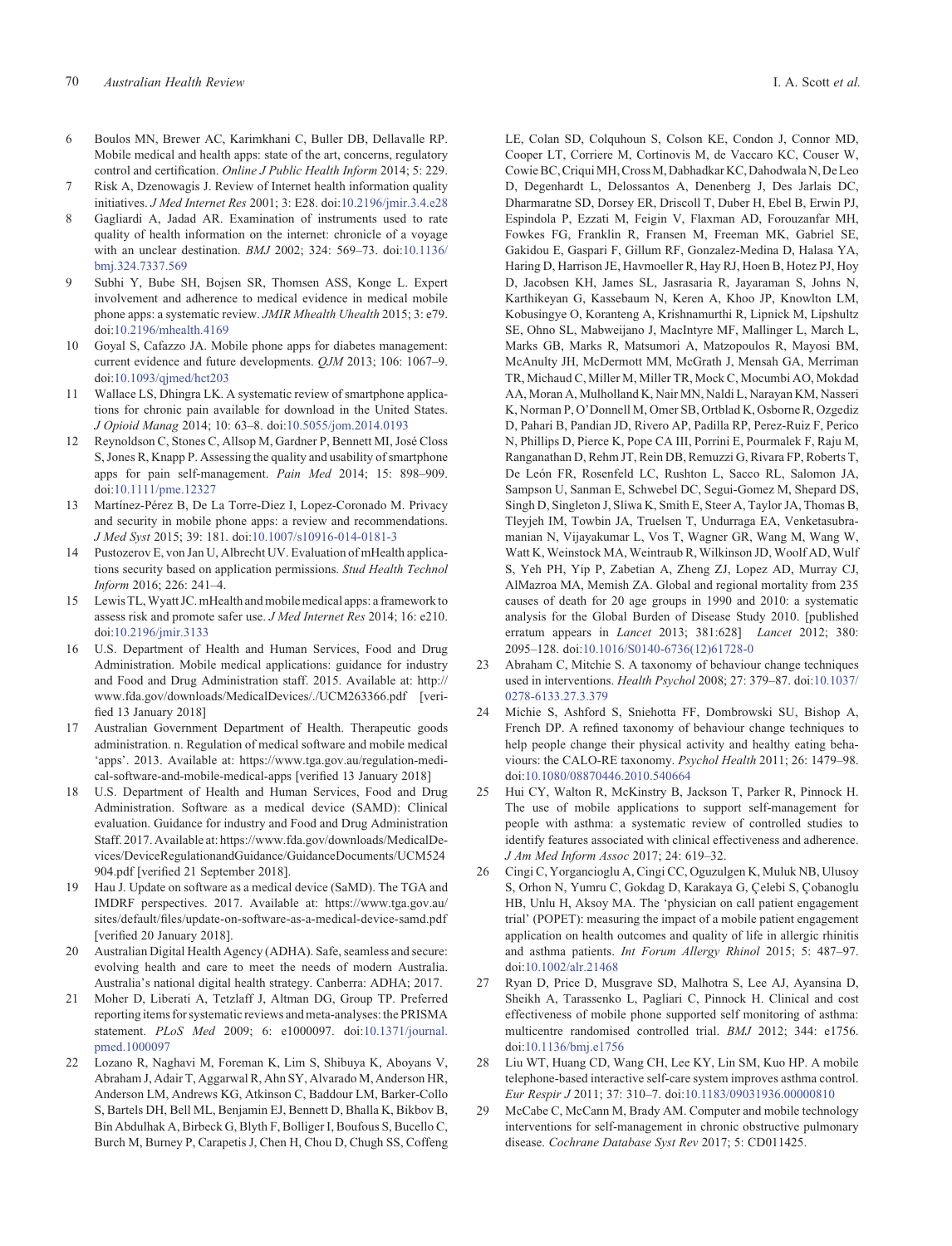- <span id="page-9-0"></span>30 Tabak M, Vollenbroek-Hutten MM, van der Valk PD, van der Palen J, Hermens HJ. A telerehabilitation intervention for patients with chronic obstructive pulmonary disease: a randomized controlled pilot trial. *Clin Rehabil* 2014; 28: 582–91. doi[:10.1177/02692155135](dx.doi.org/10.1177/0269215513512495) [12495](dx.doi.org/10.1177/0269215513512495)
- 31 Wu IXY, Kee JCY, Threapleton DE,Ma R, Lam VCK, Lee EKP,Wong SYS, Chung VCH. Effectiveness of smartphone technologies on glycaemic control in patients with type 2 diabetes: systematic review with meta-analysis of 17 trials. *Obes Rev* 2018; 19: 825–38. doi[:10.1111/obr.12669](dx.doi.org/10.1111/obr.12669)
- 32 Wu Y, Yao X, Vespasiani G, Nicolucci A, Dong Y, Kwong J, Li L, Sun X, Tian H, Li S. Mobile app-based interventions to support diabetes self-management: a systematic review of randomized controlled trials to identify functions associated with glycemic efficacy. *JMIR Mhealth Uhealth* 2017; 5: e35. doi:[10.2196/mhealth.6522](dx.doi.org/10.2196/mhealth.6522)
- 33 Hou C, Carter B, Hewitt J, Francisa T, Mayor S. Do mobile phone applications improve glycemic control (HbA1c) in the self-management of diabetes? A systematic review, meta-analysis, and GRADE of 14 randomized trials. *Diabetes Care* 2016; 39: 2089–95. doi[:10.2337/](dx.doi.org/10.2337/dc16-0346) [dc16-0346](dx.doi.org/10.2337/dc16-0346)
- 34 Cui M, Wu X, Mao J, Wang X, Nie M. T2DM self-management via smartphone applications: a systematic review and meta-analysis. *PLoS One* 2016; 11: e0166718. doi:[10.1371/journal.pone.0166718](dx.doi.org/10.1371/journal.pone.0166718)
- 35 Fu H, McMahon SK, Gross CR, Adam TJ, Wyman JF. Usability and clinical efficacy of diabetes mobile applications for adults with type 2 diabetes: a systematic review. *Diabetes Res Clin Pract* 2017; 131: 70–81. doi:[10.1016/j.diabres.2017.06.016](dx.doi.org/10.1016/j.diabres.2017.06.016)
- 36 Holmen H, Wahl AK, Cvancarova Småstuen M, Ribu L. Tailored communication within mobile apps for diabetes self-management: a systematic review. *J Med Internet Res* 2017; 19: e227. doi[:10.2196/](dx.doi.org/10.2196/jmir.7045) [jmir.7045](dx.doi.org/10.2196/jmir.7045)
- 37 Lalloo C, Jibb LA, Rivera J, Agarwal A, Stinson JN. 'There's a pain app for that': review of patient-targeted smartphone applications for pain management. *Clin J Pain* 2015; 31: 557–63. doi[:10.1097/](dx.doi.org/10.1097/AJP.0000000000000171) [AJP.0000000000000171](dx.doi.org/10.1097/AJP.0000000000000171)
- 38 Machado GC, Pinheiro MB, Lee H, Ahmed OH, Hendrick P, Williams C, Kamper SJ. Smartphone apps for the self-management of low back pain: a systematic review. *Best Pract Res Clin Rheumatol* 2016; 30: 1098–109. doi[:10.1016/j.berh.2017.04.002](dx.doi.org/10.1016/j.berh.2017.04.002)
- 39 Nicholl BI, Sandal LF, Stochkendahl MJ, McCallum M, Suresh N, Vasseljen O. Digital support interventions for the self-management of low back pain: a systematic review. *J Med Internet Res* 2017; 19: e179. doi[:10.2196/jmir.7290](dx.doi.org/10.2196/jmir.7290)
- 40 Irvine AB, Russell H, Manocchia M, Mino DE, Cox GT, Morgan R, Gau JM, Birney AJ, Ary DV. Mobile-web app to self-manage low back pain: randomized controlled trial. *J Med Internet Res* 2015; 17: e1. doi[:10.2196/jmir.3130](dx.doi.org/10.2196/jmir.3130)
- 41 Kristjánsdóttir ÓB, Fors EA, Eide E, Finset A, Stensrud TL, van Dulmen S, Wigers SH, Eide H. A smartphone-based intervention with diaries and therapist feedback to reduce catastrophizing and increase functioning in women with chronic widespread pain. Part 2: 11-month follow-up results of a randomized trial. *J Med Internet Res* 2013; 15: e72. doi[:10.2196/jmir.2442](dx.doi.org/10.2196/jmir.2442)
- 42 Batra S, Baker RA, Wang T, Forma F, DiBiasi F, Peters-Strickland T. Digital health technology for use in patients with serious mental illness: a systematic review of the literature. *Med Devices (Auckl)* 2017; 10: 237–51. doi[:10.2147/MDER.S144158](dx.doi.org/10.2147/MDER.S144158)
- 43 Ly KH, Trüschel A, Jarl L, Magnusson S, Windahl T, Johansson R, Carlbring P, Andersson G. Behavioural activation versus mindfulness-based guided self-help treatment administered through a smartphone application: a randomised controlled trial. *BMJ Open* 2014; 4: e003440. doi:[10.1136/bmjopen-2013-003440](dx.doi.org/10.1136/bmjopen-2013-003440)
- 44 Watts S, Mackenzie A, Thomas C, Griskaitis A, Mewton L, Williams A, Andrews G. CBT for depression: a pilot RCT comparing mobile phone vs. computer. *BMC Psychiatry* 2013; 13: 49. doi[:10.1186/](dx.doi.org/10.1186/1471-244X-13-49) [1471-244X-13-49](dx.doi.org/10.1186/1471-244X-13-49)
- 45 Forchuk C, Reiss JP, O'Regan T, Ethridge P, Donelle L, Rudnick A. Client perceptions of the Mental Health Engagement Network: a qualitative analysis of an electronic personal health record. *BMC Psychiatry* 2015; 15: 250. doi:[10.1186/s12888-015-0614-7](dx.doi.org/10.1186/s12888-015-0614-7)
- 46 Faurholt-Jepsen M, Ritz C, Frost M, Mikkelsen RL, Christensen EM, Bardram J, Vinberg M, Kessing LV. Mood instability in bipolar disorder type I versus type II: continuous daily electronic self-monitoring of illness activity using smartphones. *J Affect Disord* 2015; 186: 342–9. doi:[10.1016/j.jad.2015.06.026](dx.doi.org/10.1016/j.jad.2015.06.026)
- 47 Ben-Zeev D, Brenner CJ, Begale M, Duffecy J, Mohr DC, Mueser KT. Feasibility, acceptability, and preliminary efficacy of a smartphone intervention for schizophrenia. *Schizophr Bull* 2014; 40: 1244–53. doi[:10.1093/schbul/sbu033](dx.doi.org/10.1093/schbul/sbu033)
- 48 Grist R, Porter J, Stallard P. Mental health mobile apps for preadolescents and adolescents: a systematic review. *J Med Internet Res* 2017; 19: e176. doi:[10.2196/jmir.7332](dx.doi.org/10.2196/jmir.7332)
- 49 Reid SC, Kauer SD, Hearps SJ, Crooke AH, Khor AS, Sanci LA, Patton GC. A mobile phone application for the assessment and management of youth mental health problems in primary care: health service outcomes from a randomised controlled trial of mobile type. *BMC Fam Pract* 2013; 14: 84. doi[:10.1186/1471-2296-14-84](dx.doi.org/10.1186/1471-2296-14-84)
- 50 Veldhuis J. Media models matter in context: negotiated media effects of idealized body images. PhD Thesis, Vrije Universiteit Amsterdam Faculteit der Social Wetenschappen; 2014. Available at: [https://re](https://research.vu.nl/en/publications/media-models-matter-in-context-negotiated-media-effects-of-ideali)[search.vu.nl/en/publications/media-models-matter-in-context-negoti](https://research.vu.nl/en/publications/media-models-matter-in-context-negotiated-media-effects-of-ideali)[ated-media-effects-of-ideali](https://research.vu.nl/en/publications/media-models-matter-in-context-negotiated-media-effects-of-ideali) [verified 21 September 2018].
- 51 Meredith SE, Alessi SM, Petry NM. Smartphone applications to reduce alcohol consumption and help patients with alcohol use disorder: a state-of-the-art review. *Adv Health Care Technol* 2015; 1: 47–54.
- 52 Gajecki M, Berman AH, Sinadinovic K, Rosendahl I, Andersson C. Mobile phone brief intervention applications for risky alcohol use among university students: a randomized controlled study. *Addict Sci Clin Pract* 2014; 9: 11. doi[:10.1186/1940-0640-9-11](dx.doi.org/10.1186/1940-0640-9-11)
- 53 Gustafson DH, McTavish FM, Chih MY, Atwood AK, Johnson RA, Boyle MG. A smartphone application to support recovery from alcoholism: a randomized clinicaltrial. *JAMA Psychiatry* 2014; 71: 566–72. doi[:10.1001/jamapsychiatry.2013.4642](dx.doi.org/10.1001/jamapsychiatry.2013.4642)
- 54 Witkiewitz K, Desai SA, Bowen S, Leigh BC, Kirouac M, Larimer ME. Development and evaluation of a mobile intervention for heavy drinking and smoking among college students. *Psychol Addict Behav* 2014; 28: 639–50. doi[:10.1037/a0034747](dx.doi.org/10.1037/a0034747)
- 55 Hägglund E, Lyngå P, Frie F, Ullman B, Persson H, Melin M, Hagerman I. Patient-centred home-based management of heart failure. Findings from a randomised clinical trial evaluating a tablet computer for self-care, quality of life and effects on knowledge. *Scand Cardiovasc J* 2015; 49: 193–9. doi[:10.3109/14017431.2015.](dx.doi.org/10.3109/14017431.2015.1035319) [1035319](dx.doi.org/10.3109/14017431.2015.1035319)
- 56 Vuorinen AL, Leppänen J, Kaijanranta H, Kulju M, Heliö T, van Gils M, Lähteenmäki J. Use of home telemonitoring to support multidisciplinary care of heart failure patients in Finland: randomized controlled trial. *J Med Internet Res* 2014; 16: e282. doi[:10.2196/](dx.doi.org/10.2196/jmir.3651) imir.3651
- 57 Johnston N, Bodegard J, Jerström S, Åkesson J, Brorsson H, Alfredsson J. Effects of interactive patient smartphone support app on drug adherence and lifestyle changes in myocardial infarction patients: a randomized study. *Am Heart J* 2016; 178: 85–94. doi[:10.1016/](dx.doi.org/10.1016/j.ahj.2016.05.005) [j.ahj.2016.05.005](dx.doi.org/10.1016/j.ahj.2016.05.005)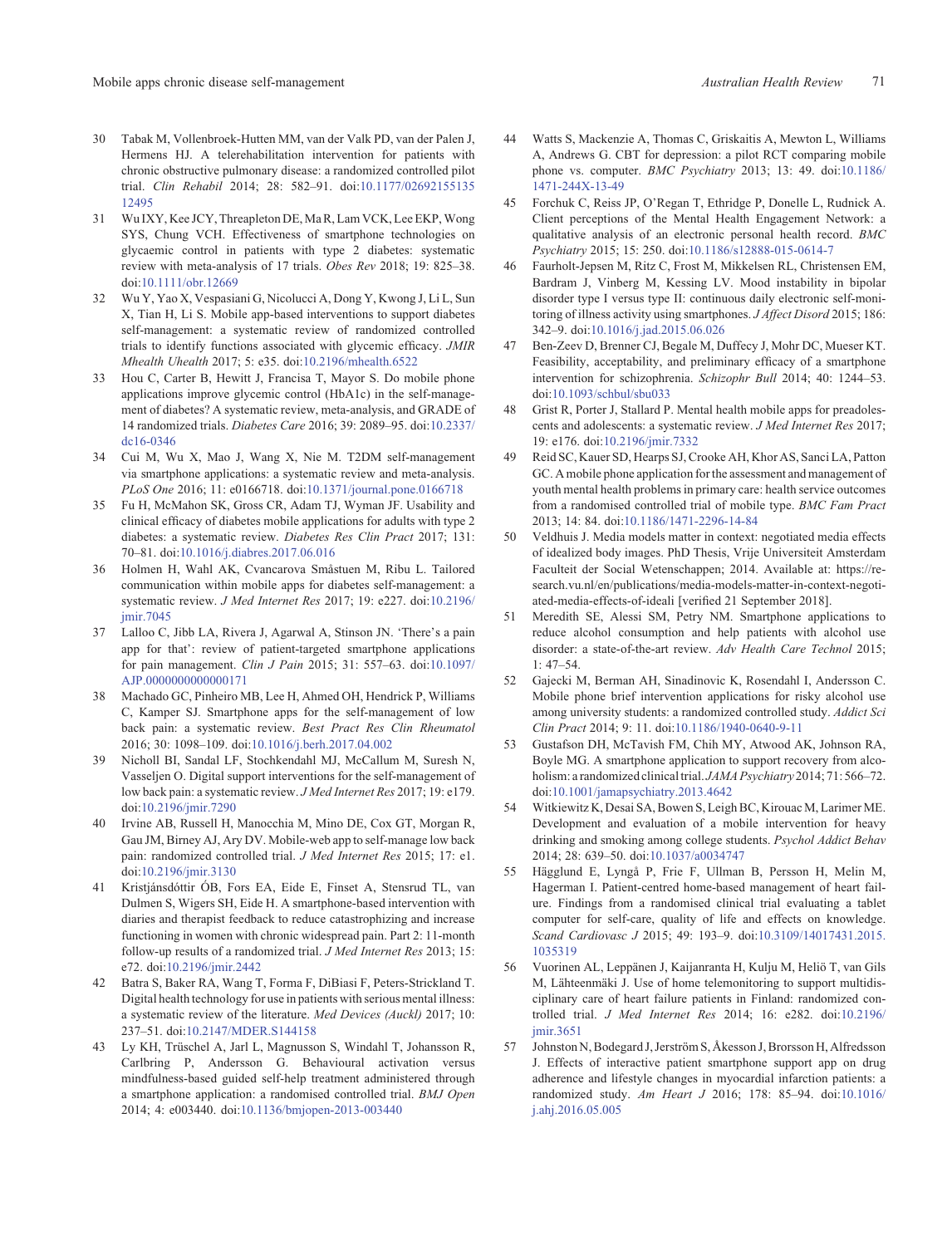- <span id="page-10-0"></span>58 Varnfield M, Karunanithi M, Lee CK, Honeyman E, Arnold D, Ding H, Smith C, Walters DL. Smartphone-based home care model improved use of cardiac rehabilitation in postmyocardial infarction patients: results from a randomised controlled trial. *Heart* 2014; 100: 1770–9. doi[:10.1136/heartjnl-2014-305783](dx.doi.org/10.1136/heartjnl-2014-305783)
- 59 Blasco A, Carmona M, Fernández-Lozano I, Salvador CH, Pascual M, Sagredo PG, Somolinos R, Muñoz A, García-López F, Escudier JM, Mingo S, Toquero J, Moñivas V, González MA, Fragua JA, López-Rodríguez F, Monteagudo JL, Alonso-Pulpón L. Evaluation of a telemedicine service for the secondary prevention of coronary artery disease. *J Cardiopulm Rehabil Prev* 2012; 32: 25–31. doi[:10.1097/](dx.doi.org/10.1097/HCR.0b013e3182343aa7) [HCR.0b013e3182343aa7](dx.doi.org/10.1097/HCR.0b013e3182343aa7)
- 60 Rincon E, Monteiro-Guerra F, Rivera-Romero O, Dorronzoro-Zubiete E, Sanchez-Bocanegra CL, Gabarron E. Mobile phone apps for quality of life and well-being assessment in breast and prostate cancer patients: systematic review. *JMIR Mhealth Uhealth* 2017; 5: e187. doi[:10.2196/](dx.doi.org/10.2196/mhealth.8741) [mhealth.8741](dx.doi.org/10.2196/mhealth.8741)
- 61 Sundberg K, Wengström Y, Blomberg K, Hälleberg-Nyman M, Frank C, Langius-Eklöf A. Early detection and management of symptoms using an interactive smartphone application (Interaktor) during radiotherapy for prostate cancer. *Support Care Cancer* 2017; 25: 2195–204. doi[:10.1007/s00520-017-3625-8](dx.doi.org/10.1007/s00520-017-3625-8)
- 62 Uhm KE, Yoo JS, Chung SH, Lee JD, Lee I, Kim JI, Lee SK, Nam SJ, Park YH, Lee JY, Hwang JH. Effects of exercise intervention in breast cancer patients: is mobile health (mHealth) with pedometer more effective than conventional program using brochure? *Breast Cancer Res Treat* 2017; 161: 443–52. doi:[10.1007/s10549-016-4065-8](dx.doi.org/10.1007/s10549-016-4065-8)
- 63 McCarroll ML, Armbruster S, Pohle-Krauza RJ, Lyzen AM, Min S, Nash DW, Roulette GD, Andrews SJ, von Gruenigen VE. Feasibility of a lifestyle intervention for overweight/obese endometrial and breast cancer survivors using an interactive mobile application. *Gynecol Oncol* 2015; 137: 508–15. doi[:10.1016/j.ygyno.2014.12.025](dx.doi.org/10.1016/j.ygyno.2014.12.025)
- 64 Bateman DR, Srinivas B, Emmett TW, Schleyer TK, Holden RJ, Hendrie HC, Callahan CM. Categorizing health outcomes and efficacy of mHealth apps for persons with cognitive impairment: a systematic review. *J Med Internet Res* 2017; 19: e301. doi[:10.2196/jmir.7814](dx.doi.org/10.2196/jmir.7814)
- 65 Chan SC, Chan CC, Derbie AY, Hui I, Tan DG, Pang MY, Lau SCL, Fong KNK. Chinese calligraphy writing for augmenting attentional control and working memory of older adults at risk of mild cognitive impairment: a randomized controlled trial. *J Alzheimers Dis* 2017; 58: 735–46. doi:[10.3233/JAD-170024](dx.doi.org/10.3233/JAD-170024)
- 66 Mansbach WE, Mace RA, Clark KM. The efficacy of a computerassisted cognitive rehabilitation program for patients with mild cognitive deficits: a pilot study. *Exp Aging Res* 2017; 43: 94–104. doi[:10.1080/0361073X.2017.1258256](dx.doi.org/10.1080/0361073X.2017.1258256)
- 67 Han JW, Oh K, Yoo S, Kim E, Ahn K-H, Son Y-J, Kim TH, Chi YK, Kim KW. Development of the ubiquitous spaced retrieval-based memory advancement and rehabilitation training program. *Psychiatry Investig* 2014; 11: 52–8. doi:[10.4306/pi.2014.11.1.52](dx.doi.org/10.4306/pi.2014.11.1.52)
- 68 Barnes DE, Yaffe K, Belfor N, JagustWJ, DeCarli C, Reed BR, Kramer JH. Computer-based cognitive training for mild cognitive impairment: results from a pilot randomized, controlled trial. *Alzheimer Dis Assoc Disord* 2009; 23: 205–10. doi:[10.1097/WAD.0b013e31819c6137](dx.doi.org/10.1097/WAD.0b013e31819c6137)
- 69 Finn M, McDonald S. Computerised cognitive training for older persons with mild cognitive impairment: a pilot study using a randomised controlled trial design. *Brain Impair* 2011; 12: 187–99. doi[:10.1375/brim.12.3.187](dx.doi.org/10.1375/brim.12.3.187)
- 70 Hattink BJ, Meiland FJ, Overmars-Marx T, de Boer M, Ebben PW, van Blanken M, Verhaeghe S, Stalpers-Croeze I, Jedlitschka A, Flick SE, van den Leeuw J, Karkowski I, Dröes RM. The electronic, personalizable Rosetta system for dementia care: exploring the user-friendliness, usefulness and impact.*Disabil Rehabil Assist Technol* 2016; 11: 61–71. doi[:10.3109/17483107.2014.932022](dx.doi.org/10.3109/17483107.2014.932022)
- 71 Van der Ploeg ES, Eppingstall B, O'Connor DW. Internet video chat (Skype) family conversations as a treatment of agitation in nursing home residents with dementia. *Int Psychogeriatr* 2016; 28: 697–8. doi[:10.1017/S1041610215001854](dx.doi.org/10.1017/S1041610215001854)
- 72 Ong SW, Jassal SV, Miller JA, Porter EC, Cafazzo JA, Seto E. Integrating a smartphone-based self-management system into usual care of advanced CKD. *Clin J Am Soc Nephrol* 2016; 11: 1054–62. doi[:10.2215/CJN.10681015](dx.doi.org/10.2215/CJN.10681015)
- 73 Bender JL, Yue RY, To MJ, Deacken L, Jadad AR. A lot of action, but not in the right direction: systematic review and content analysis of smartphone applications for the prevention, detection, and management of cancer. *J Med Internet Res* 2013; 15: e287. doi[:10.2196/](dx.doi.org/10.2196/jmir.2661) [jmir.2661](dx.doi.org/10.2196/jmir.2661)
- 74 Huguet A, Rao S, McGrath PJ, Wozney L, Wheaton M, Conrod J, Rozario S. A systematic review of cognitive behavioral therapy and behavioral activation apps for depression. *PLoS One* 2016; 11: e0154248. doi[:10.1371/journal.pone.0154248](dx.doi.org/10.1371/journal.pone.0154248)
- Rosser BA, Eccleston C. Smartphone applications for pain management. *J Telemed Telecare* 2011; 17: 308–12. doi:[10.1258/jtt.2011.](dx.doi.org/10.1258/jtt.2011.101102) [101102](dx.doi.org/10.1258/jtt.2011.101102)
- 76 Brzan PP, Rotman E, Pajnkihar M, Klanjsek P. Mobile applications for control and self-management of diabetes: a systematic review. *J Med Syst* 2016; 40: 210. doi:[10.1007/s10916-016-0564-8](dx.doi.org/10.1007/s10916-016-0564-8)
- Zhao J, Freeman B, Li M. Can mobile phone apps influence people's health behavior change? An evidence review. *J Med Internet Res* 2016; 18: e287. doi:[10.2196/jmir.5692](dx.doi.org/10.2196/jmir.5692)
- 78 Spring B, Gotsis M, Paiva A, Spruijt-Metz D. Healthy apps: mobile devices for continuous monitoring and intervention. *IEEE Pulse* 2013; 4: 34–40. doi[:10.1109/MPUL.2013.2279620](dx.doi.org/10.1109/MPUL.2013.2279620)
- 79 Jake-Schoffman DE, Silfee VJ, Waring ME, Boudreaux ED, Sadasivam RS, Mullen SP, Carey JL, Hayes RB, Ding EY, Bennett GG, Pagoto SL. Methods for evaluating the content, usability, and efficacy of commercial mobile health apps. *JMIR Mhealth Uhealth* 2017; 5: e190. doi[:10.2196/mhealth.8758](dx.doi.org/10.2196/mhealth.8758)
- 80 Handel MJ. mHealth (mobile health)-using apps for health and wellness. *Explore (NY)* 2011; 7: 256–61. doi[:10.1016/j.explore.](dx.doi.org/10.1016/j.explore.2011.04.011) [2011.04.011](dx.doi.org/10.1016/j.explore.2011.04.011)
- 81 Khoja S, Durrani H, Scott RE, Sajwani A, Piryani U. Conceptual framework for development of comprehensive e-health evaluation tool. *Telemed J E Health* 2013; 19: 48–53. doi[:10.1089/tmj.](dx.doi.org/10.1089/tmj.2012.0073) [2012.0073](dx.doi.org/10.1089/tmj.2012.0073)
- mHIMSS App Usability Work Group. Selecting a mobile app: evaluating the usability of medical applications. Chicago, IL: Health Care Information Management Systems Society; 2012. Available at: [https://](https://www.himss.org/selecting-mobile-app-evaluating-usability-medical-applications-0) [www.himss.org/selecting-mobile-app-evaluating-usability-medical](https://www.himss.org/selecting-mobile-app-evaluating-usability-medical-applications-0)[applications-0](https://www.himss.org/selecting-mobile-app-evaluating-usability-medical-applications-0) [verified 21 September 2018]
- Stoyanov SR, Hides L, Kavanagh DJ, Zelenko O, Tjondronegoro D, Mani M. Mobile apps rating scale: a new tool for assessing the quality of health mobile apps. *JMIR Mhealth Uhealth* 2015; 3: e27. doi[:10.2196/mhealth.3422](dx.doi.org/10.2196/mhealth.3422)
- 84 Jin M, Kim J. Development and evaluation of an evaluation tool for healthcare smartphone applications. *Telemed J E Health* 2015; 21: 831–7. doi:[10.1089/tmj.2014.0151](dx.doi.org/10.1089/tmj.2014.0151)
- 85 Chyjek K, Farag S, Chen KT. Rating pregnancy wheel applications using the APPLICATIONS scoring system. *Obstet Gynecol* 2015; 125: 1478–83. doi[:10.1097/AOG.0000000000000842](dx.doi.org/10.1097/AOG.0000000000000842)
- 86 Baumel A, Faber K, Mathur N, Kane JM, Muench F. Enlight: a comprehensive quality and therapeutic potential evaluation tool for mobile and web-based ehealth interventions. *J Med Internet Res* 2017; 19: e82. doi[:10.2196/jmir.7270](dx.doi.org/10.2196/jmir.7270)
- 87 McNiel P, McAthtur EC. Evaluating health mobile apps: information literacy in undergraduate and graduate nursing courses. *J Nurs Educ* 2016; 55: 480–2. doi[:10.3928/01484834-20160715-12](dx.doi.org/10.3928/01484834-20160715-12)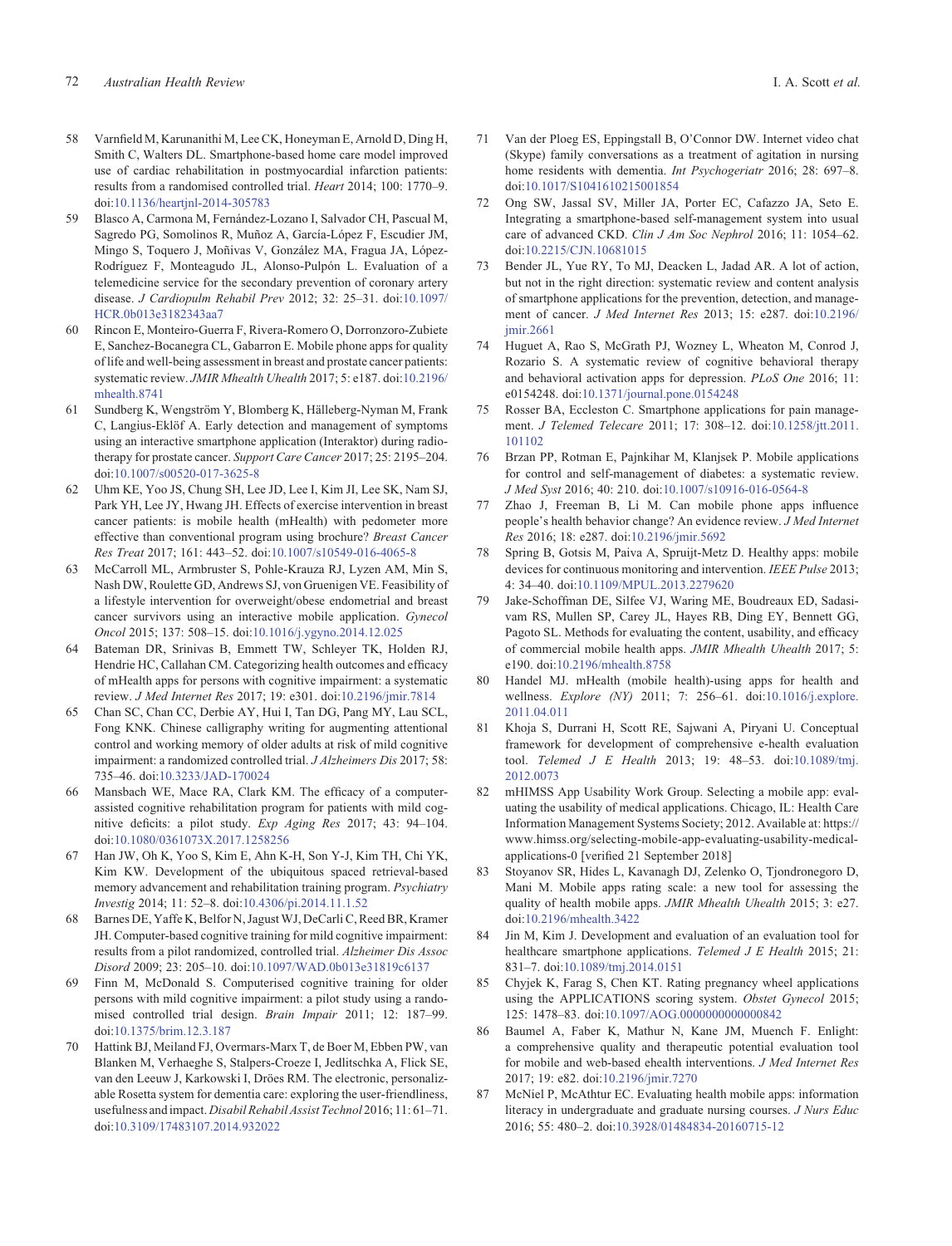- <span id="page-11-0"></span>88 Meurk C, Leung J, Hall W, Head BW, Whiteford H. Establishing and governing e-mental health care in Australia: a systematic review of challenges and a call for policy-focused research. *J Med Internet Res* 2016; 18: e10. doi:[10.2196/jmir.4827](dx.doi.org/10.2196/jmir.4827)
- 89 Maheu MM, Pulier ML, Roy S. Finding, evaluating, and using smartphone applications. In: Koocher GP, Norcross JC, Breene BA, editors. Psychologists' desk reference. 3rd edn. New York: Oxford University Press; 2013. pp. 704–8.
- 90 Wyatt JC, Thimbleby H, Rastall P, Hoogewerf J, Wooldridge D, Williams J. What makes a good clinical app? Introducing the RCP Health Informatics Unit checklist. *Clin Med (Lond)* 2015; 15: 519–21. doi[:10.7861/clinmedicine.15-6-519](dx.doi.org/10.7861/clinmedicine.15-6-519)
- 91 Anderson K, Burford O, Emmerton L. App Chronic disease checklist: protocol to evaluate mobile apps for chronic disease self-management. *JMIR Res Protoc* 2016; 5: e204. doi:[10.2196/resprot.6194](dx.doi.org/10.2196/resprot.6194)
- 92 Maheu MM, Nicolucci V, Pulier ML, Wall KM, Frye TJ, Hudlick E. The Interactive Mobile App Review Toolkit (IMART): a clinical practice-oriented system. [published erratum appears in: *J Technol Behav Sci* 2017; 2 (3-4):211] *J Technol Behav Sci* 2017; 1: 3–15. doi[:10.1007/s41347-016-0005-z](dx.doi.org/10.1007/s41347-016-0005-z)
- 93 The Royal Australian College of General Practitioners (RACGP). mHealth in general practice: a toolkit for effective and secure use of mobile technology. Melbourne: RACGP; 2016.
- 94 Yasini M, Beranger J, Desmarais P, Perez L, Marchand G. mHealth quality: aA process to seal the qualified mobile health apps. *Stud Health Technol Inform* 2016; 228: 205–9.
- 95 Dialogue Consulting. Guidelines for developing healthy living apps. Melbourne: VicHealth; 2015.
- 96 Eysenbach G. CONSORT-EHEALTH Group. CONSORT-EHEALTH: improving and standardizing evaluation reports of webbased and mobile health interventions. *J Med Internet Res* 2011; 13: e126. doi[:10.2196/jmir.1923](dx.doi.org/10.2196/jmir.1923)
- 97 Agarwal S, LeFevre AE, Lee J, L'Engle K, Mehl G, Sinha C, Labrique A. Guidelines for reporting of health interventions using mobile phones: mobile health (mHealth) evidence reporting and assessment (mERA) checklist. *BMJ* 2016; 352: i1174. doi[:10.1136/bmj.i1174](dx.doi.org/10.1136/bmj.i1174)
- 98 BinDhim NF, Hawkey A, Trevena L. A systematic review of quality assessment methods for smartphone health apps. *Telemed J E Health* 2015; 21: 97–104. doi[:10.1089/tmj.2014.0088](dx.doi.org/10.1089/tmj.2014.0088)
- Chan S, Torous J, Hinton L, Yellowlees P. Towards a framework for evaluating mobile mental health apps. *Telemed J E Health* 2015; 21: 1038–41. doi[:10.1089/tmj.2015.0002](dx.doi.org/10.1089/tmj.2015.0002)
- 100 Grundy QH, Wang Z, Bero LA. Challenges in assessing mobile health app quality. A systematic review of prevalent and innovative methods. *Am J Prev Med* 2016; 51: 1051–9. doi[:10.1016/j.amepre.](dx.doi.org/10.1016/j.amepre.2016.07.009) [2016.07.009](dx.doi.org/10.1016/j.amepre.2016.07.009)
- 101 McKay FH, Cheng C, Wright A, Shill J, Stephens H, Uccellini M. Evaluating mobile phone applications for health behaviour change: a systematic review. *J Telemed Telecare* 2018; 24: 22–30. doi[:10.1177/](dx.doi.org/10.1177/1357633X16673538) [1357633X16673538](dx.doi.org/10.1177/1357633X16673538)
- 102 Boudreaux ED, Waring ME, Hayes RB, Sadasivam RS, Mullen S, Pagoto S. Evaluating and selecting mobile health apps: strategies for healthcare providers and healthcare organizations. *Transl Behav Med* 2014; 4: 363–71. doi[:10.1007/s13142-014-0293-9](dx.doi.org/10.1007/s13142-014-0293-9)
- 103 Collins LM, Murphy SA, Strecher V. The multiphase optimisation strategy (MOST) and the sequential multiple assignment randomiised trial (SMART): new methods for more potent eHealth interventions. *Am J Prev Med* 2007; 32: S112–8. doi:[10.1016/j.amepre.2007.01.022](dx.doi.org/10.1016/j.amepre.2007.01.022)
- 104 McDonald S, Quinn F, Vieira R, O'Brien N, White M, Johnston DW, Sniehotta FF. The state of the art and future opportunities for using longitudinal n-of-1 methods in health behaviour research: a systematic literature overview. *Health Psychol Rev* 2017; 11: 307–23. doi:[10.1080/](dx.doi.org/10.1080/17437199.2017.1316672) [17437199.2017.1316672](dx.doi.org/10.1080/17437199.2017.1316672)
- 105 Kaplan B. Evaluating informatics applications some alternative approaches: theory, social interactionism, and call for methodological pluralism. *Int J Med Inform* 2001; 64: 39–56. doi[:10.1016/S1386-5056](dx.doi.org/10.1016/S1386-5056(01)00184-8) [\(01\)00184-8](dx.doi.org/10.1016/S1386-5056(01)00184-8)
- 106 Michie S, Johnston M. Theories and techniques of behaviour change: developing a cumulative science of behaviour change. *Health Psychol Rev* 2012; 6: 1–6. doi:[10.1080/17437199.2012.654964](dx.doi.org/10.1080/17437199.2012.654964)
- 107 Payne HE, Lister C, West JH, Bernhardt JM. Behavioral functionality of mobile apps in health interventions: a systematic review of the literature. *JMIR Mhealth Uhealth* 2015; 3: e20. doi[:10.2196/](dx.doi.org/10.2196/mhealth.3335) [mhealth.3335](dx.doi.org/10.2196/mhealth.3335)
- 108 Bakker D, Kazantzis N, Rickwood D, Rickard N. Mental health smartphone apps: review and evidence-based recommendations for future developments. *JMIR Ment Health* 2016; 3: e7. doi[:10.2196/](dx.doi.org/10.2196/mental.4984) [mental.4984](dx.doi.org/10.2196/mental.4984)
- 109 Chomutare T, Fernandez-Luque L, Arsand E, Hartvigsen G. Features of mobile diabetes applications: review of the literature and analysis of current applications compared against evidence-based guidelines. *J Med Internet Res* 2011; 13: e65. doi[:10.2196/jmir.1874](dx.doi.org/10.2196/jmir.1874)
- 110 Pagoto S, Schneider K, Jojic M, DeBiasse M, Mann D. Evidencebased strategies in weight-loss mobile apps. *Am J Prev Med* 2013; 45: 576–82. doi:[10.1016/j.amepre.2013.04.025](dx.doi.org/10.1016/j.amepre.2013.04.025)
- 111 Arnhold M, Quade M, Kirch W. Mobile applications for diabetics: a systematic review and expert-based usability evaluation considering the special requirements of diabetes patients age 50 years or older. *J Med Internet Res* 2014; 16: e104. doi[:10.2196/jmir.2968](dx.doi.org/10.2196/jmir.2968)
- 112 Sarkar U, Gourley GI, Lyles CR, Tieu L, Clarity C, Newmark L, Singh K, Bates DW. Usability of commercially available mobile applications for diverse patients. *J Gen Intern Med* 2016; 31: 1417–26. doi[:10.1007/](dx.doi.org/10.1007/s11606-016-3771-6) [s11606-016-3771-6](dx.doi.org/10.1007/s11606-016-3771-6)
- 113 Roess A. The promise, growth, and reality of mobile health another data-free zone. *N Engl J Med* 2017; 377: 2010–1. doi[:10.1056/](dx.doi.org/10.1056/NEJMp1713180) [NEJMp1713180](dx.doi.org/10.1056/NEJMp1713180)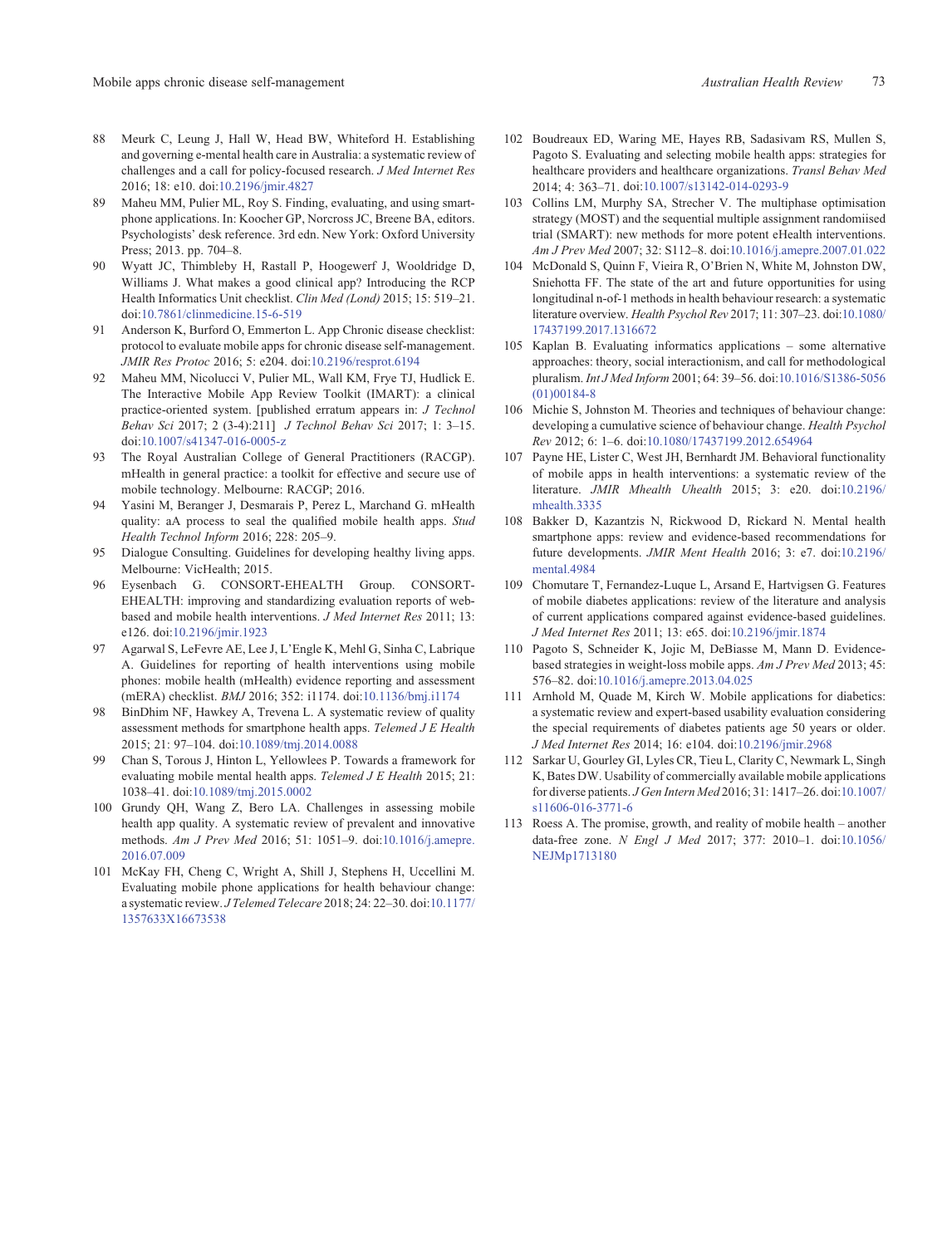<span id="page-12-0"></span>

|                                                                                                                                                                                                                                                                                                                                                                                                                                                                                                                                                                                                                                                                                                                                                                                                                                                                                                                                                                                                                                                                                                                                                                                                                                                                                                                                                                                                                                                                                                                                                                                                                                                                                                                                                                       | Authors' interpretive comments                     | features, may be an effective option<br>trials of interventions that included<br>Methodological limitations relating to<br>May have missed some contemporary<br>important application features that<br>full app descriptions, and included<br>Mobile apps, incorporating an action<br>multiple features apart from apps<br>Insufficient evidence to identify the<br>attract and encourage patients to<br>for supporting self-management<br>plan and other self-monitoring<br>continue using it<br>studies                                                                                                                                                                                                                                                                                                                                                                                                    | engagement with the app over time<br>harmful and may be more beneficial<br>No firm conclusions of efficacy can be<br>Limited evidence suggests app is not<br>Study highlighted need for sustained<br>in those with interest in using<br>technology<br>drawn                                                                                                    |
|-----------------------------------------------------------------------------------------------------------------------------------------------------------------------------------------------------------------------------------------------------------------------------------------------------------------------------------------------------------------------------------------------------------------------------------------------------------------------------------------------------------------------------------------------------------------------------------------------------------------------------------------------------------------------------------------------------------------------------------------------------------------------------------------------------------------------------------------------------------------------------------------------------------------------------------------------------------------------------------------------------------------------------------------------------------------------------------------------------------------------------------------------------------------------------------------------------------------------------------------------------------------------------------------------------------------------------------------------------------------------------------------------------------------------------------------------------------------------------------------------------------------------------------------------------------------------------------------------------------------------------------------------------------------------------------------------------------------------------------------------------------------------|----------------------------------------------------|--------------------------------------------------------------------------------------------------------------------------------------------------------------------------------------------------------------------------------------------------------------------------------------------------------------------------------------------------------------------------------------------------------------------------------------------------------------------------------------------------------------------------------------------------------------------------------------------------------------------------------------------------------------------------------------------------------------------------------------------------------------------------------------------------------------------------------------------------------------------------------------------------------------|----------------------------------------------------------------------------------------------------------------------------------------------------------------------------------------------------------------------------------------------------------------------------------------------------------------------------------------------------------------|
|                                                                                                                                                                                                                                                                                                                                                                                                                                                                                                                                                                                                                                                                                                                                                                                                                                                                                                                                                                                                                                                                                                                                                                                                                                                                                                                                                                                                                                                                                                                                                                                                                                                                                                                                                                       | Self-efficacy adherence, contextual<br>factors     | adoption of and adherence to the<br>No studies explicitly reported<br>No reference to behavioural<br>technology system<br>change theories                                                                                                                                                                                                                                                                                                                                                                                                                                                                                                                                                                                                                                                                                                                                                                    | Participant engagement not sustained<br>Self-efficacy (as measured by the<br>any validated instrument) was<br>COPD Self-Efficacy Scale or<br>after 6 months<br>not reported                                                                                                                                                                                    |
| Functional Assessment of Cancer G version; GP, general practitioner; HADS, Hospital Anxiety and Depression Scale; HF, heart failure; HIS, home intervention system; HRQoL, health-related quality of<br>life; IQR, interquartile range; IRR, incidence rate ratio; KDS, Kessler Psychological Distress Scale; LDL-C, low-density lipoprotein cholesterol; LVEF, left ventricular ejection fraction; m app, mobile<br>Health Enhancement Support System; ACS, acute coronary syndrome; BDI, Beck's Depression Inventory; BMI, body mass index; BP,<br>blood pressure; BSL, blood sugar level; CAP-CR, Care Assessment Platform of cardiac rehabilitation; CCQ, Clinical COPD Questiomaire; COPD, chronic obstructive pulmonary disease; DBP, diastolic<br>health application; MD, mean difference; MJ, myocardial infarction; NYHA, New York Heart Association; PANSS, positive and negative symptom scale; PEFR, peak expiratory flow rate; PHQ, Patient<br>blood pressure; EBAC, estimated blood alcohol concentration; ED, emergency department; EMAs, ecological momentary assessments; EQ5D, EuroQol 5D version; ESRD, end-stage renal disease; FACT-G,<br>Questionnaire; SMD, standardised mean difference; SR, systematic review; T1DM, type 1 diabetes mellitus; T2DM, type 2 diabetes mellitus; TCR, traditional, centre-based cardiac rehabilitation;<br>Health Questionnaire; QoL, quality of life; RCT, randomised controlled trial; RR, relative risk; SBP, systolic blood pressure; SDS, self-directed support; SF, Short Form; SGRQ, St George Respiratory<br>Appendix 1. Evidence table for systematic reviews and individual trials of apps for chronic disease management<br>TMG, telemonitoring group; WEL, Weight Efficacy Lifestyle Questionnaire | Measures of clinical efficacy                      | achieved a well-controlled asthma score<br>In one RCT ( $n = 136$ ), <sup>26</sup> more app patients<br>scores at 6-months follow-up (MD 5.50<br>In the third RCT ( $n = 89$ ), <sup>28</sup> use of the app<br>group difference in asthma control, QoL,<br>In a second RCT $(n=288)$ , <sup>27</sup> no between-<br>39.20 (16.58-61.82), respectively) and<br>asthma exacerbations, ED attendances,<br>$2.51-9.49$ ) for the mental component),<br>improved lung function (PEFR) at 4, 5<br>resulted in higher asthma-related QoL<br>$(4.51 - 51.09)$ , 31.40 (8.51-54.29) and<br>than the control group (49% vs 27%;<br>(95% CI 1.48-9.52) for the physical<br>and 6 months (MD (95% CI) 27.80<br>reduced ED visits (OR 0.20; 95%<br>questionnaire; MD 6.00 (95% CI<br>consultations, or steroid courses<br>component score of the SF-12<br>admissions, unscheduled GP<br>$C10.04 - 0.99$<br>$P < 0.05$ ). | No difference in health related quality of life<br>Improvement in daily step count (by 1000<br>functional capacity, lung function or<br>Effects on ED visits, hospitalisations,<br>(CCQ and SGRQ) up to 6 months<br>smoking cessation not reported<br>steps) up to 4 months                                                                                    |
|                                                                                                                                                                                                                                                                                                                                                                                                                                                                                                                                                                                                                                                                                                                                                                                                                                                                                                                                                                                                                                                                                                                                                                                                                                                                                                                                                                                                                                                                                                                                                                                                                                                                                                                                                                       | App description                                    | reminders/prompts, facilitating<br>incorporated 10<br>support, raising<br>patient awareness of asthma<br>monitoring/electronic diary,<br>action plans, medication<br>features grouped into 7<br>categories: education,<br>Included RCTs<br>professional<br>control                                                                                                                                                                                                                                                                                                                                                                                                                                                                                                                                                                                                                                           | accelerometer and smartphone<br>with Bluetooth, both worn by<br>symptoms and activity levels<br>Daily diary completion on web<br>modules: activity coach and<br>support system in cases of<br>RCT <sup>30</sup> ( $n=30$ ) comprising 2<br>Activity coach comprised 3D<br>web portal for recording<br>portal triggered decision<br>exacerbation<br>participant |
| 3D, three dimensional; A-CHESS, Addiction-Comprehensive                                                                                                                                                                                                                                                                                                                                                                                                                                                                                                                                                                                                                                                                                                                                                                                                                                                                                                                                                                                                                                                                                                                                                                                                                                                                                                                                                                                                                                                                                                                                                                                                                                                                                                               | participants, risk of bias<br>Type of studies, no. | $n = 513$ , high to unclear<br>SR of 12 RCTs: 3 RCTs<br>specific to m apps,<br>risk of bias                                                                                                                                                                                                                                                                                                                                                                                                                                                                                                                                                                                                                                                                                                                                                                                                                  | SR of 3 RCTs: 1 RCT<br>$n=30$ , high risk of<br>specific to m apps,<br>bias                                                                                                                                                                                                                                                                                    |
|                                                                                                                                                                                                                                                                                                                                                                                                                                                                                                                                                                                                                                                                                                                                                                                                                                                                                                                                                                                                                                                                                                                                                                                                                                                                                                                                                                                                                                                                                                                                                                                                                                                                                                                                                                       | Reference                                          | Hui et al. $^{25}$<br>Asthma                                                                                                                                                                                                                                                                                                                                                                                                                                                                                                                                                                                                                                                                                                                                                                                                                                                                                 | McCabe et $al.^{29}$<br>COPD                                                                                                                                                                                                                                                                                                                                   |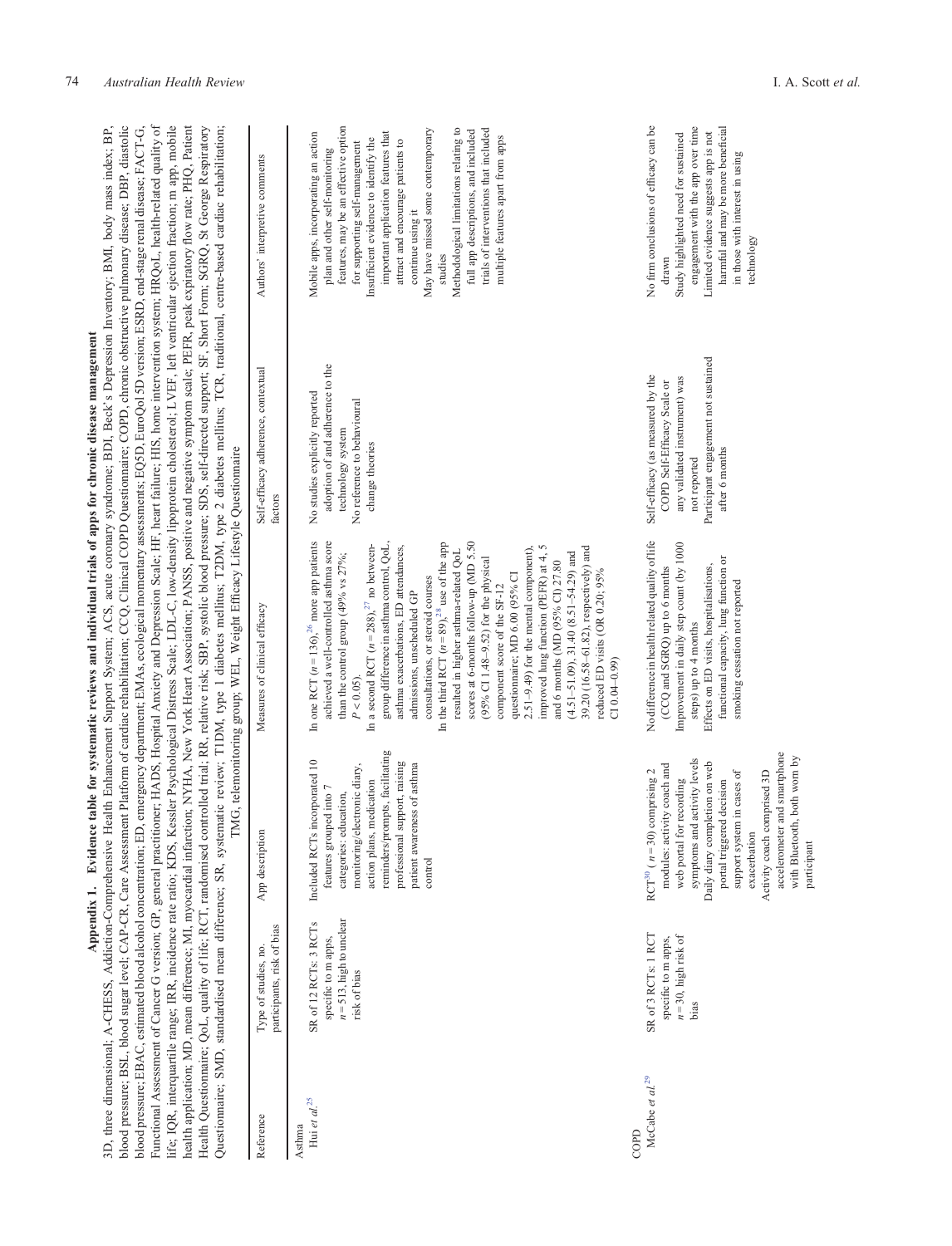(continued next page) (*continued next page*)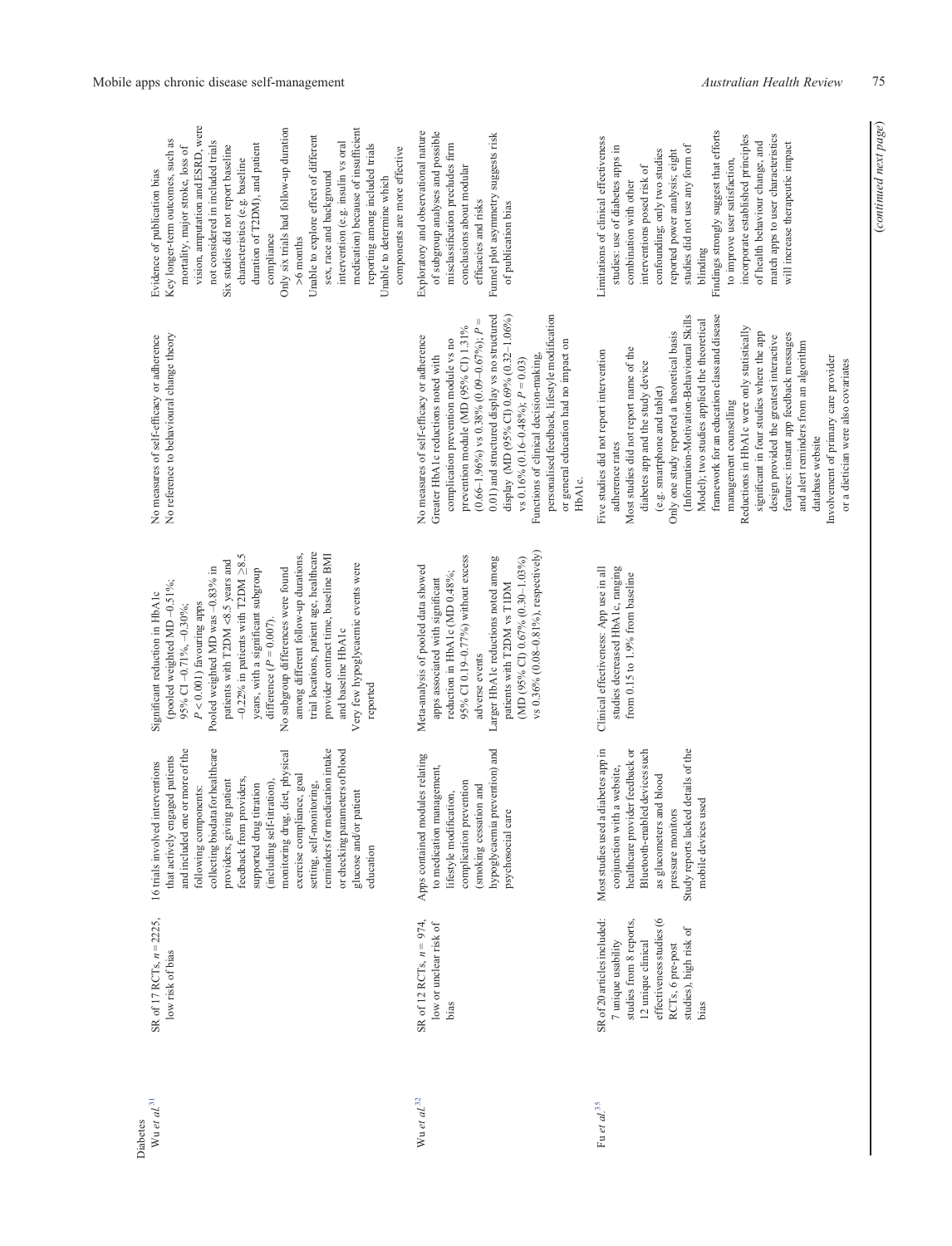|                        |                                                               |                                                                                                                                                                                                                                                                                                                                                                                           | (continued)<br>Appendix 1.                                                                                                                                                                                                                                                                                                                                                                                                                                                                                                                                                                                                                                                                                                                                             |                                                                                                                                                                                                                                                                                                                                                                                                                                                                                                             |                                                                                                                                                                                                                                                                                                |
|------------------------|---------------------------------------------------------------|-------------------------------------------------------------------------------------------------------------------------------------------------------------------------------------------------------------------------------------------------------------------------------------------------------------------------------------------------------------------------------------------|------------------------------------------------------------------------------------------------------------------------------------------------------------------------------------------------------------------------------------------------------------------------------------------------------------------------------------------------------------------------------------------------------------------------------------------------------------------------------------------------------------------------------------------------------------------------------------------------------------------------------------------------------------------------------------------------------------------------------------------------------------------------|-------------------------------------------------------------------------------------------------------------------------------------------------------------------------------------------------------------------------------------------------------------------------------------------------------------------------------------------------------------------------------------------------------------------------------------------------------------------------------------------------------------|------------------------------------------------------------------------------------------------------------------------------------------------------------------------------------------------------------------------------------------------------------------------------------------------|
| Reference              | participants, risk of bias<br>Type of studies, no.            | App description                                                                                                                                                                                                                                                                                                                                                                           | Measures of clinical efficacy                                                                                                                                                                                                                                                                                                                                                                                                                                                                                                                                                                                                                                                                                                                                          | Self-efficacy adherence, contextual<br>factors                                                                                                                                                                                                                                                                                                                                                                                                                                                              | Authors' interpretive comments                                                                                                                                                                                                                                                                 |
| Holmen et al. $36$     | SR of 6 trials, $n = 431$ ,<br>unclear risk of bias           | Most apps had reminders, feedback<br>warnings when hypoglycaemic<br>functions based on<br>levels of physical<br>automatic or manual; 3 apps<br>alerted patients when they<br>Tracking and imputation of<br>weight were<br>BSL and BP trends, and<br>Feedback used was either<br>3 apps<br>episodes occurred<br>missed readings<br>medication<br>activity and<br>functions in<br>messaging | groups; 2 trials did not report BP changes<br>No trial reported lifestyle measures such as<br>depressive symptoms using the HADS in<br>change in either SBP or DBP between<br>significant reduction in mean daytime<br>group; 3 trials reported no significant<br>One trial reported significant increase in<br>reporting significant decrease in apps<br>reporting no change between groups<br>Change in blood pressure was reported<br>inconsistently, with 1 trial reporting<br>HbA1c was reported in 4 trials, with 2<br>ambulatory SBP in the intervention<br>groups (-0.4% to -1.95%), 2 trials<br>physical activity or dietary habits<br>the intervention group                                                                                                 | No significant differences between groups<br>were reported using non-validated and<br>clinical guidelines was largely lacking<br>Various usability and satisfaction scales<br>Theoretical foundation and reference to<br>non-comparable questionnaires with<br>in diabetes knowledge<br>inconsistent results                                                                                                                                                                                                | designs, lack of detailed description<br>Overall methodological quality was<br>low, with small samples, weak<br>of comparison groups, poor<br>reporting of study details                                                                                                                       |
| Hou et al. $^{\rm 33}$ | medium to high risk of<br>SR of 14 RCTs, $n = 1360$ ,<br>bias | ranged from once a week to once<br>data, such as BSL, food intake,<br>In 8 apps, BSL was automatically<br>others, frequency of feedback<br>3 apps provided feedback when<br>feedback on self-monitoring<br>transferred and other data<br>Apps provided personalised<br>considered abnormal); in<br>needed (e.g. patient data<br>manually entered<br>physical activity<br>every 3 months   | All 10 studies of T2DM reported a reduction<br>After pooling, mean HbA1c reduction was<br>age, number of self-monitoring tasks or<br>duration, mean diabetes duration, mean<br>Subgroup analyses showed effects did not<br>in HbA1c in participants using an app,<br>$0.49\%$ (95% Cl 0.30-0.68; $P = 0.01$ )<br>No HbA1c reductions seen in T1DM<br>with a median reduction of 0.55%<br>differ significantly by follow-up<br>$(range 0.15 - 1.87%$<br>type of feedback                                                                                                                                                                                                                                                                                                | benefit from app use, because more amenable<br>control may attenuate over time, due possibly<br>to new technologies and more familiar with<br>Behavioural mechanisms were not considered<br>additional benefits and use of gamification<br>suggested effect of diabetes apps on BSL<br>Younger than older patients more likely to<br>Subgroup analysis by follow-up duration<br>elements, resulting in lack of efficacy<br>to lack of user friendliness, perceived<br>use of mobile phones<br>following use | Some of the effect attributed to apps<br>Publication bias cannot be ruled out<br>could be explained by healthcare<br>No clear definition of diabetes apps,<br>Patient-important outcomes were<br>interventions in different ways<br>with authors defining their<br>not considered<br>providers |
| Cui et al. $^{34}$     | SR of 6 RCTs, $n = 1022$ ,<br>low risk of bias                | including a mobile/smartphone<br>analysed the data and provided<br>who uploaded the data to the<br>with self-management apps,<br>measuring devices, patients<br>All apps comprised four parts<br>apps and providers who<br>feedback                                                                                                                                                       | $(95\% \text{ CI} - 0.69, -0.11\%; P = 0.007)$ with<br>SMD of -0.40% (95% CI -0.69, -0.10%;<br>with $-0.33\%$ (95% CI $-0.59$ to $-0.06\%$ ;<br>studies where patients' baseline HbA1c<br>Patients with milder disease with baseline<br>$P = 0.02$ ) in MD and $-0.38%$ (95% CI<br>$-0.71$ to $-0.05\%$ ; $P = 0.02$ ) in SMD in<br>changes; one trial showed significantly<br>Subgroup analysis showed similar effect<br>Overall effect: MD in HbA1c-0.40%<br>No effects of app interventions on BP.<br>No significant reduction in HbA1c in<br>those with higher baseline HbA1c<br>HbA1c <8% benefited more than<br>serum lipids, weight, medication<br>those trials where app had no<br>levels were <8.0%<br>increased exercise<br>feedback function<br>$P = 0.008$ | Increased accessibility to educational resources<br>tracking and increased access to peer support<br>frequent physical and emotional symptom<br>No reference to self-efficacy or adherence<br>were seen as main strengths of apps in<br>No reference to behaviour change theory<br>and self-management strategies, more<br>optimising self-management                                                                                                                                                       | Substantial heterogeneity between the<br>studies was the main limitation of<br>individual patients with better and<br>Insufficient information to separate<br>worse glycaemic control<br>this meta-analysis                                                                                    |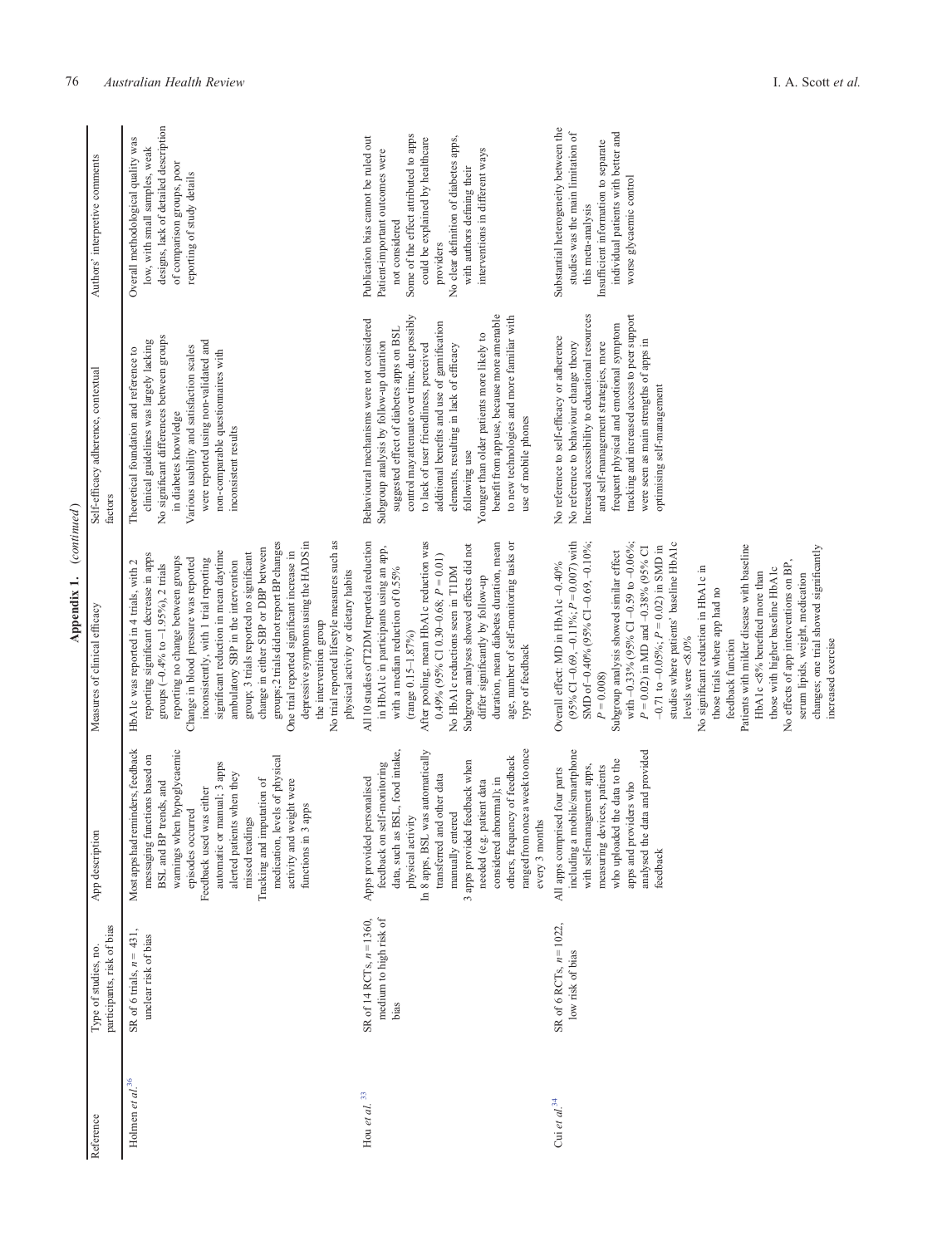| Kristjánsdóttir et al. <sup>41</sup><br>Irvine et al. <sup>40</sup><br>Chronic pain | RCT, $n = 597$ , low risk of<br>RCT, $n = 140$ , low risk of<br>bias | to the FitBack program to track<br>rehabilitation program, subjects<br>against self-reported pain level<br>repeat interactions<br>Users received weekly emails with<br>messages and prompts to return<br>comprising 1 face-<br>Internet resources for back pain,<br>on and 4 weeks of<br>FitBack intervention designed to<br>Patients randomised to: mobile-<br>appropriate pain-prevention<br>pain and self-care activities<br>randomised to smartphone<br>pain self-care<br>alternative care group that<br>tracking them<br>participants to link to six<br>received 8 emails urging<br>encourage users to adopt<br>web intervention called<br>'FitBack' intervention,<br>After 4-week in-patient<br>group<br>during brief<br>gain-framed<br>intervention<br>to-face sessi<br>and control<br>behaviours, | differences seen after intervention and at<br>At 11-months, favourable between-group<br>5-month follow-up on catastrophising,<br>FitBack Group; alternative care group<br>acceptance, functioning and symptom<br>Improved scores for pain control, QoL,<br>more likely to report back pain than<br>1.6-fold more likely to report back<br>At 4 months, control group 1.7-fold<br>work productivity, functionality<br>pain at 4-month follow-up<br>level no longer evident | activation; 96-98% understood the program<br>High rates of user satisfaction and patient<br>Reference to social cognitive theory and<br>Of those who completed the study, 86%<br>agreed somewhat or totally that<br>theory of planned behaviour<br>No measure of app adherence<br>participation was useful<br>Withdrawal rate of 30% | Only prompted treatment group if they<br>did not open the first message, which<br>may have biased the response rate<br>accurate information on eligibility<br>Unable to tease out which aspects of<br>Cannot verify participants provided<br>rate to assessment questionnaires<br>High withdrawal rate and response<br>Cannot gauge importance of email<br>Multicomponent intervention and<br>criteria, surveys, and 4-month<br>Cannot determine whether social<br>unable to tease out which had<br>follow-up period was limited<br>FitBack were most effective<br>reminders on results, which<br>potentially could influence<br>desirability bias may have<br>influenced responses to<br>assessment items<br>response rate<br>most effect |
|-------------------------------------------------------------------------------------|----------------------------------------------------------------------|-----------------------------------------------------------------------------------------------------------------------------------------------------------------------------------------------------------------------------------------------------------------------------------------------------------------------------------------------------------------------------------------------------------------------------------------------------------------------------------------------------------------------------------------------------------------------------------------------------------------------------------------------------------------------------------------------------------------------------------------------------------------------------------------------------------|---------------------------------------------------------------------------------------------------------------------------------------------------------------------------------------------------------------------------------------------------------------------------------------------------------------------------------------------------------------------------------------------------------------------------------------------------------------------------|--------------------------------------------------------------------------------------------------------------------------------------------------------------------------------------------------------------------------------------------------------------------------------------------------------------------------------------|--------------------------------------------------------------------------------------------------------------------------------------------------------------------------------------------------------------------------------------------------------------------------------------------------------------------------------------------------------------------------------------------------------------------------------------------------------------------------------------------------------------------------------------------------------------------------------------------------------------------------------------------------------------------------------------------------------------------------------------------|
|                                                                                     |                                                                      | Participants received 3 smartphone<br>their awareness of and reflection<br>submitted personalised written<br>groups given access to a non-<br>self-managemen<br>written communication via a<br>diary entries daily to support<br>Registered diaries immediately<br>available to a therapist who<br>Both intervention and control<br>on pain-related thoughts,<br>interactive website after<br>feedback daily based on<br>feelings and activities<br>cognitive behavioural<br>promote<br>smartphone<br>discharge to<br>constructive<br>principles                                                                                                                                                                                                                                                          | scores during follow-up period in the<br>$0.40 \pm 7.20$ , respectively; $P = 0.045$ )<br>More improvement in catastrophising<br>intervention than control group<br>(mean ( $\pm$ s.d.) $-2.36 \pm 8.41$ vs                                                                                                                                                                                                                                                               | model and cognitive behavioural theory,<br>cognitive behavioural fear-avoidance<br>Main theoretical framework based on<br>elements from the acceptance and<br>and comprised, more specifically<br>commitment therapy                                                                                                                 | Selection bias may also have had an<br>elected not to participate in the<br>impact (i.e. those with positive<br>long-term effects may have<br>$<70\%$ at follow-up<br>study)                                                                                                                                                                                                                                                                                                                                                                                                                                                                                                                                                               |

(continued next page) (*continued next page*)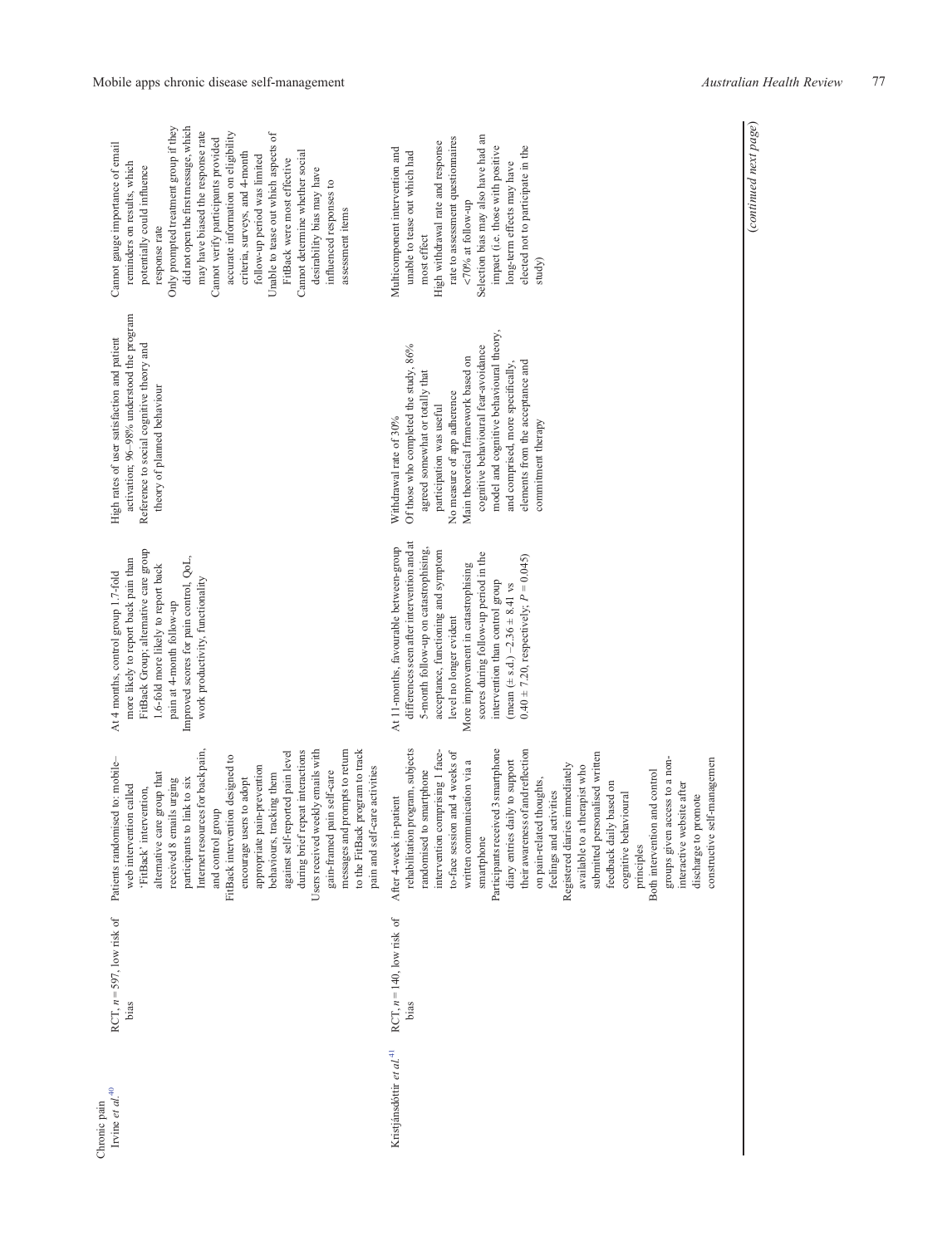| Reference                                               | participants, risk of bias<br>Type of studies, no.                                                                                          | App description                                                                                                                                                                                                                                                                                                                                                                                                                                                                                                                                                  | Measures of clinical efficacy                                                                                                                                                                                                                                                                                                                                                                                                                                                                                                                                                                                                                                                                                                                                                                                                                                                                                                                                                                                                                                                                                                                                                                                                                                                                                                                                                                                                                                                                                                                                                                                                                                                                  | Self-efficacy adherence, contextual<br>factors                                                                                                                                                                                               | Authors' interpretive comments                                                                                                                                                                                                                                                                                                                                                                                                                                                                                                                                                                                                                                         |
|---------------------------------------------------------|---------------------------------------------------------------------------------------------------------------------------------------------|------------------------------------------------------------------------------------------------------------------------------------------------------------------------------------------------------------------------------------------------------------------------------------------------------------------------------------------------------------------------------------------------------------------------------------------------------------------------------------------------------------------------------------------------------------------|------------------------------------------------------------------------------------------------------------------------------------------------------------------------------------------------------------------------------------------------------------------------------------------------------------------------------------------------------------------------------------------------------------------------------------------------------------------------------------------------------------------------------------------------------------------------------------------------------------------------------------------------------------------------------------------------------------------------------------------------------------------------------------------------------------------------------------------------------------------------------------------------------------------------------------------------------------------------------------------------------------------------------------------------------------------------------------------------------------------------------------------------------------------------------------------------------------------------------------------------------------------------------------------------------------------------------------------------------------------------------------------------------------------------------------------------------------------------------------------------------------------------------------------------------------------------------------------------------------------------------------------------------------------------------------------------|----------------------------------------------------------------------------------------------------------------------------------------------------------------------------------------------------------------------------------------------|------------------------------------------------------------------------------------------------------------------------------------------------------------------------------------------------------------------------------------------------------------------------------------------------------------------------------------------------------------------------------------------------------------------------------------------------------------------------------------------------------------------------------------------------------------------------------------------------------------------------------------------------------------------------|
| Serious mental health disorders<br>Batra $et\ al.^{42}$ | apps, $4 RCTs (n = 244)$ ,<br>studies $(n=429)$ , high<br>studies specific to m<br>SR of 18 studies, 14<br>10 observational<br>risk of bias | Apps collected patient data in real<br>by an auditory signal generated<br>in 3 studies, apps used for daily<br>mood and symptom monitoring;<br>app used to deliver psychosocial<br>In 5 studies, apps collected EMAs;<br>functional capacity; in 4 studies,<br>questionnaires when prompted<br>assessment scale for assessing<br>completion of self-reports or<br>Questionnaires aimed to assess<br>in 1 study, app used skill<br>Frequently used format was<br>domains of mood, sleep.<br>or behavioural therapy<br>activity and symptoms<br>by the app<br>time | Cohort study <sup>46</sup> ( $n = 33$ ): app that monitored<br>more favourable effect for patients with<br>disorders was 'perceived to have positive<br>assessments in bipolar disorder was able<br>to differentiate between Type 1 and Type<br>complete thrice-daily mood assessments<br>and offered advice based on results was<br>post study focused on disease monitoring<br>treatments had no effects on outcomes or<br>behavioural therapy in major depression<br>symptoms at study end in PANSS total,<br>psychopathology and BDI-II and BDI-II<br>All 10 observational studies except one pre-<br>delivering behavioural and mindfulness<br>mindfulness program more effective for<br>significant reduction in number of days<br>associated with significant reduction in<br>outcomes on lives of participants' with<br>higher severity of depression, whereas<br>RCT <sup>44</sup> ( $n = 35$ ): app delivering cognitive<br>2 disorder, but no effect on outcomes<br>indicated behavioural activation had<br>Cohort study <sup>45</sup> ( $n = 95$ ): app delivering<br>illness monitoring and management<br>only with no education, self-care or<br>improved PHQ-9, BDI-II and K-10<br>disorder that prompted patients to<br>recovery rates; subgroup analysis<br>PANSS positive, PANSS general<br>scores, with SDS scores showing<br>disease with feedback of clinical<br>functions for mood or psychotic<br>schizophrenia or schizoaffective<br>RCT <sup>43</sup> ( $n = 81$ ), app for depression<br>no specific measures reported<br>Cohort study <sup>47</sup> ( $n=32$ ): app for<br>mildly depressed patients<br>therapeutic interventions<br>lost or unproductive<br>scores | Adherence rates varied between 68% and 100%<br>theory or user-centred approach to app design<br>Overall, studies indicated high feasibility and<br>acceptability, but reference to behavioural<br>was lacking in most studies                | illness; long-term effectiveness and<br>level) differed from one another and<br>Apps seem to be feasible for short-term<br>with lack of standardised evaluation<br>pilot studies with small populations,<br>Patient characteristics (sex, education<br>use in patients with serious mental<br>studies will help demonstrate their<br>Many studies involved patients with<br>severity, and most apps tested in<br>adoption and integration into the<br>adherence data from naturalistic<br>usefulness and facilitate their<br>only mild to moderate illness<br>may not be representative of<br>mental health care systems<br>intended user populations<br>and reporting |
| Grist et al. <sup>48</sup>                              | SR of 24 studies (2 RCTs,<br>studies) of 15 apps used<br>adolescents <18 years<br>22 observational<br>in children and<br>of age             | disorders being most prevalent),<br>with skills training, goal setting<br>and coping tactics also included<br>mood and other<br>disorders (depression, eating<br>symptoms across a range of<br>Apps mostly focused on self-<br>monitoring of<br>in most                                                                                                                                                                                                                                                                                                          | showed no effect on self-esteem or body<br>RCT <sup>49</sup> ( $n = 11$ ): app for any mental health<br>Only 2 studies reported efficacy outcome<br>RCT <sup>50</sup> ( $n = 206$ ):app for eating disorders<br>problem showed no effects on<br>depression, anxiety, stress<br>satisfaction<br>data                                                                                                                                                                                                                                                                                                                                                                                                                                                                                                                                                                                                                                                                                                                                                                                                                                                                                                                                                                                                                                                                                                                                                                                                                                                                                                                                                                                            | No reference to behavioural theory or principles<br>ratings for ease of use, satisfaction, and<br>Adherence rates ranged from 68% to 83%<br>generally positive with average to high<br>Most studies indicated acceptability was<br>usability | recruitment of patients with mild to<br>Methodological concerns about quality<br>diagnosis, and no reference to parent<br>poor reporting of demographic data,<br>of research, small samples sizes,<br>uncertainty around validity of<br>moderate severity of disease,<br>or guardian involvement                                                                                                                                                                                                                                                                                                                                                                       |

**Appendix 1.** (*continued* )

Appendix 1. (continued)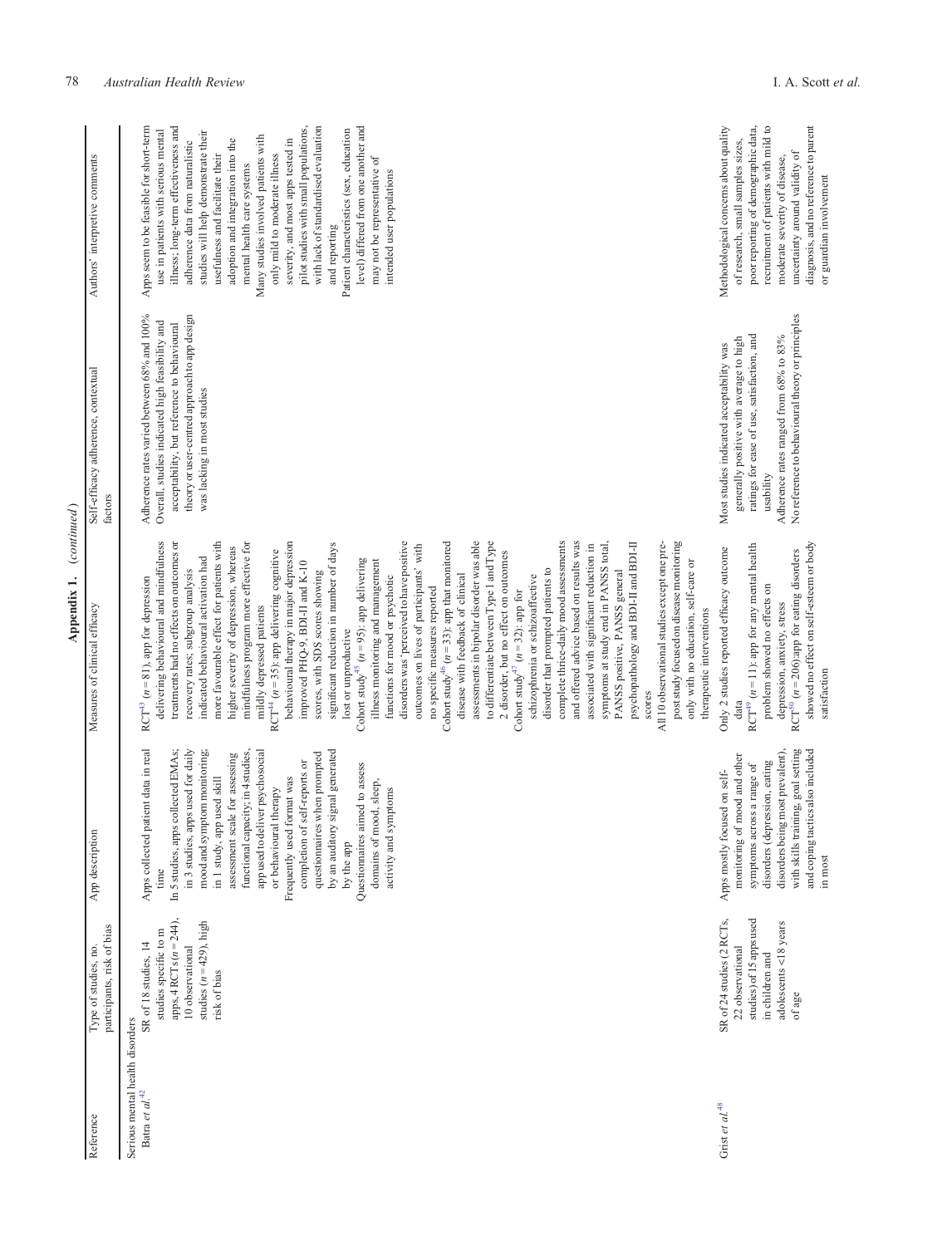| only in the past 30 days, which does<br>app may have led to a negative effect<br>possible gender differences; and (4)<br>Patients in the treatment group received<br>counsellor contact than for those in<br>application included a weekly self-<br>did not affect alcohol consumption<br>among university students and one<br>added components; (3) explore the<br>Apps studied using eBAC calculation<br>ways to increase user retention; (2)<br>Multifeatured smartphone application<br>a smartphone whereas those in the<br>assessment, possibly producing an<br>include apps facilitating technical<br>The study involved only patient self-<br>effects of adapting app content to<br>each survey asked about drinking<br>report, without urine testing, and<br>not capture a complete picture of<br>Future research should: (1) explore<br>offer additional interventions to<br>each patient's drinking and can<br>underestimate or overestimated<br>manipulation for evaluation of<br>may have significant benefit to<br>control group did not, and the<br>patients in continuing care for<br>assessment effect and more<br>alcohol use disorders<br>drinking behaviour<br>the control group<br>high-risk users<br>among men<br>randomised to the A-CHESS group used the<br>days of use, 100.2; median 103.0) and viewed<br>a mean number of 1967 pages (median 1745<br>(71.8%) pressed the panic button at least once<br>others, and feeling internally motivated and<br>system, on average, 41.1% of days (mean no. |                                                                                                                                                                                                                                                                                                                                                                                                                                                                                                                                                                                                          |
|------------------------------------------------------------------------------------------------------------------------------------------------------------------------------------------------------------------------------------------------------------------------------------------------------------------------------------------------------------------------------------------------------------------------------------------------------------------------------------------------------------------------------------------------------------------------------------------------------------------------------------------------------------------------------------------------------------------------------------------------------------------------------------------------------------------------------------------------------------------------------------------------------------------------------------------------------------------------------------------------------------------------------------------------------------------------------------------------------------------------------------------------------------------------------------------------------------------------------------------------------------------------------------------------------------------------------------------------------------------------------------------------------------------------------------------------------------------------------------------------------------------------------|----------------------------------------------------------------------------------------------------------------------------------------------------------------------------------------------------------------------------------------------------------------------------------------------------------------------------------------------------------------------------------------------------------------------------------------------------------------------------------------------------------------------------------------------------------------------------------------------------------|
| Apps were designed with reference to Theory of<br>Self-reported app use was higher in Group 1 than<br>During the 8-month intervention period, patients<br>Of the 170 patients who received A-CHESS, 122<br>Attrition was 23-39%, higher among heavier<br>perceived as competent, feeling related to<br>By the end of month 4, ~80% of A-CHESS<br>individual's adaptive functioning: being<br>determination theory, which posits that<br>No reference to behaviour change theory<br>Group 2 (74% vs 41% respectively)<br>participants were still using the app<br>Theoretical basis of A-CHESS is self-<br>meeting 3 needs contributes to an<br>drinkers and highest in Group 2<br>not coerced in one's actions<br>Planned Behaviour<br>pages)                                                                                                                                                                                                                                                                                                                                                                                                                                                                                                                                                                                                                                                                                                                                                                                | No reference to adherence or behaviour change<br>theory                                                                                                                                                                                                                                                                                                                                                                                                                                                                                                                                                  |
| drinking days (>4 or >3 standard drinks<br>occasions per week ( $P = 0.001$ ), but not<br>At 4 weeks, among those randomised to the<br>increased the frequency of their drinking<br>months of follow-up, patients in the app<br>group reported significantly fewer risky<br>interaction, where Group 1 participants<br>per day for men or women respectively)<br>ikelihood of any drinking during the 14-<br>day assessment period, but no effect on<br>Per-protocol analyses at 7 weeks revealed<br>After 8 months of the intervention and 4<br>Secondary analyses by gender showed a<br>than control patients, with a mean of<br>significantly associated with a lower<br>significant difference among men in<br>Group 1 for frequency of drinking<br>only one significant time $\times$ group<br>occasions compared with controls<br>1.39 vs 2.75 days (MD 1.37; 95%<br>reducing heavy episodic drinking<br>intervention app, receiving more<br>modules of the intervention was<br>$CI$ 0.46-2.27; $P=0.003$ ).<br>among women<br>$(P = 0.001)$                                                                                                                                                                                                                                                                                                                                                                                                                                                                           | fewer HF-related days in hospital (1.3 vs<br>$P < 0.05$ ) and physical limitation (median<br>After 3 months, intervention group showed<br>3.5 days per patient; risk ratio 0.38; 95%<br>CI 0.31-0.46; $P < 0.05$ ) and significant<br>improvement in self-care (median (IQR)<br>Questionnaire (median (IQR) score 65.1<br>scale score 17 (13-22) vs 21 (17-25);<br>$P < 0.05$ ), QoL as measured with the<br>$(1QR)$ score 54.2 $(37.7-83.3)$ vs 45.8<br>$(38.5 - 83.3)$ vs 52.1 $(41.1 - 64.1)$ ;<br>No difference in knowledge scores<br>Kansas City Cardiomyopathy<br>$(25.0 - 54.2)$ l $P < 0.05$ ). |
| eBAC calculation with planning<br>application designed to improve<br>participants to Group 1 (app that<br>continuing care for alcohol use<br>(without intervention modules)<br>p modules for<br>14 days, app with assessments<br>receiving residential treatment<br>or usual treatment plus an app<br>randomised to usual treatment<br>assessments by mobile phone<br>and follow-up functions) and<br>RCT <sup>52</sup> ( $n = 1286$ ): randomising<br>based app offering real-time<br>calculation), Group 2 (web-<br>RCT <sup>54</sup> ( $n = 94$ ): randomised to<br>receive mobile app with 31<br>offered real-time eBAC<br>for 14 days or minimal<br>RCT <sup>53</sup> ( $n = 349$ ): patients<br>with the A-CHESS, an<br>Group 3 (control)<br>different self-hel-<br>disorders                                                                                                                                                                                                                                                                                                                                                                                                                                                                                                                                                                                                                                                                                                                                          | current guidelines, present dose<br>over time versus control group<br>of diuretic, changes in patient-<br>and HRQoL<br>lifestyle advice according to<br>computer<br>information about HF and<br>1 patients<br>wirelessly connected to a<br>consisting of specialised<br>weight scale, containing<br>randomised to new HIS<br>receiving usual care<br>Recently discharged<br>software, a tablet<br>measured weight                                                                                                                                                                                        |
| SR of 5 studies: 3 RCTs<br>$n = 1729$ , low risk of<br>specific form apps,<br>bias                                                                                                                                                                                                                                                                                                                                                                                                                                                                                                                                                                                                                                                                                                                                                                                                                                                                                                                                                                                                                                                                                                                                                                                                                                                                                                                                                                                                                                           | RCT, $n = 82$ , low risk of<br>bias                                                                                                                                                                                                                                                                                                                                                                                                                                                                                                                                                                      |
| Meredith et al. <sup>51</sup>                                                                                                                                                                                                                                                                                                                                                                                                                                                                                                                                                                                                                                                                                                                                                                                                                                                                                                                                                                                                                                                                                                                                                                                                                                                                                                                                                                                                                                                                                                | Hägglund et al. <sup>55</sup><br>Heart failure                                                                                                                                                                                                                                                                                                                                                                                                                                                                                                                                                           |

Alcohol and substance abuse

Alcohol and substance abuse

(continued next page) (*continued next page*)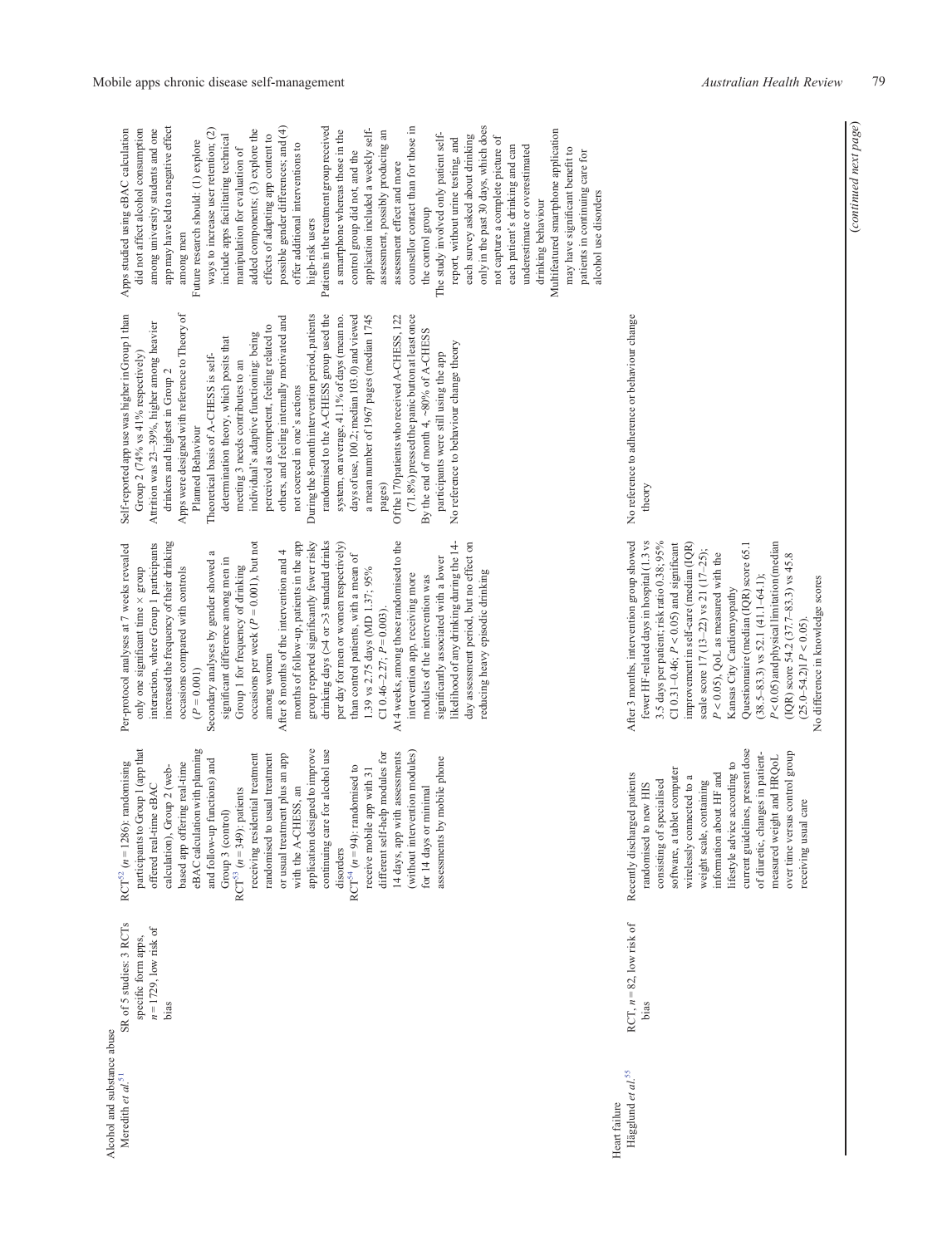| Reference                                                | participants, risk of bias<br>Type of studies, no. | App description                                                                                                                                                                                                                                                                                                                                                                                                                                                               | Measures of clinical efficacy                                                                                                                                                                                                                                                                                                                                                                                                                                                                                                                                                                                                                                                                                                                | Self-efficacy adherence, contextual<br>factors                                                                                                                                                                                                                                                                                                                                                       | Authors' interpretive comments                                                                                                                                                                                                                                                                                                                                                                                                                                                                                                                     |
|----------------------------------------------------------|----------------------------------------------------|-------------------------------------------------------------------------------------------------------------------------------------------------------------------------------------------------------------------------------------------------------------------------------------------------------------------------------------------------------------------------------------------------------------------------------------------------------------------------------|----------------------------------------------------------------------------------------------------------------------------------------------------------------------------------------------------------------------------------------------------------------------------------------------------------------------------------------------------------------------------------------------------------------------------------------------------------------------------------------------------------------------------------------------------------------------------------------------------------------------------------------------------------------------------------------------------------------------------------------------|------------------------------------------------------------------------------------------------------------------------------------------------------------------------------------------------------------------------------------------------------------------------------------------------------------------------------------------------------------------------------------------------------|----------------------------------------------------------------------------------------------------------------------------------------------------------------------------------------------------------------------------------------------------------------------------------------------------------------------------------------------------------------------------------------------------------------------------------------------------------------------------------------------------------------------------------------------------|
| Ischaemic heart disease<br>Vuorinen et al. <sup>56</sup> | RCT, $n=94$ , low risk of<br>bias                  | symptom-related questions on a<br>measured their bodyweight, BP<br>instructions if necessary, versus<br>according to standard practices<br>values to an HF nurse using a<br>a control group that received<br>weekly basis, reporting their<br>LVEF <35% and<br>mobile phone app and who<br>NYHA functional class ≥2<br>multidisciplinary treatment<br>telemonitoring group who<br>and answered<br>contacted patient with<br>were randomised to<br>and pulse,<br>Patients with | (IRR = 3.82, $P < 0.001$ for nurse-induced<br>number of telephone contacts with nurse<br>No difference was found in the number of<br>Significantly more medication changes in<br>(MD 48.7 min, $P < 0.001$ ) and greater<br>Intervention group used more healthcare<br>resources due to increased number of<br>nurse visits (IRR = 1.73, $P < 0.001$ ),<br>contacts; IRR = $1.63$ , $P = 0.049$ for<br>spent more time at nurse reception<br>No statistically significant differences<br>in patients' clinical health status or<br>medication increase; $P = 0.026$ for<br>HF-related hospital days (primary<br>intervention group ( $P = 0.042$ for<br>patient-induced contacts)<br>medication decrease)<br>self-care behaviour<br>outcome) | 91% of patients felt feedback motivated them to<br>take measurements and report them regularly<br>measurements useful; automatic feedback<br>95% of patients found making and reporting<br>of weekly submitted self-measurements,<br>No reference to behavioural change theory<br>received after sending measurements<br>Adherence, calculated as a proportion<br>was close to 90%<br>useful for 91% | receiving high standard interactive<br>number of reception visits and the<br>Failure to reduce HF-related hospital<br>distance from health services and<br>were able to visit the clinic easily<br>nurse workload by increasing the<br>days attributed to: control group<br>Intervention significantly increased<br>optimised during baseline visits;<br>care; all patients lived a short<br>number of telephone contacts<br>population relatively young;<br>medications for all patients<br>without great effort; study<br>short follow-up period |
| Johnstone et al. $57$                                    | RCT $(n = 174)$ , unclear<br>risk of bias          | tool (control group) in addition<br>interactive patient support tool<br>(active group) or a simplified<br>Post-MI patients randomised to<br>to usual post-MI care                                                                                                                                                                                                                                                                                                             | At 6 months, greater patient-registered drug<br>failure events (2 missed doses registered<br>defined as a combination of adherence<br>smoking cessation, increased physical<br>adherence achieved in active versus<br>control group (non-adherence score:<br>16.6 vs 22.8; $P = 0.025$ ), with score<br>in 7-day cycles) and treatment gaps<br>No significant change in risk factors,<br>(4 consecutive missed doses)<br>activity or QoL                                                                                                                                                                                                                                                                                                     | usability score 87.3 vs 78.1; $P = 0.001$ )<br>Patient satisfaction significantly higher in<br>active versus control group (system                                                                                                                                                                                                                                                                   | limited pill counts made correlation<br>Study not powered to show differences<br>registered drug use was not possible;<br>ownership of smartphone, skewing<br>more likely to be early adopters of<br>population to younger MI patients<br>Prerequisite of patient inclusion was<br>actual missed dose impossible to<br>between e-diary registration and<br>Number of pill counts was limited;<br>No blinding of either observer or<br>objective validation of self-<br>in secondary end-points<br>smartphones<br>patient<br>assess                 |
| Varnfield $et\,al.^{\rm 58}$                             | RCT, $n = 120$ , high risk of<br>bias              | monitoring, motivational and<br>educational material delivery,<br>including health and exercise<br>Post-MI patients randomised to<br>service delivery (CAP-CR),<br>smartphone-based home<br>consultations), or TCR<br>and weekly mentoring                                                                                                                                                                                                                                    | 80 m), which was maintained at 6 months<br>584 ± 99 m; CAP-CR: 510 ± 77 to 570 ±<br>$(89 \pm 20 \text{ to } 88 \pm 21 \text{ kg})$ and demonstrated<br>baseline to 6 weeks (TCR: $537 \pm 86$ to<br>QoL (EQ5D index: median (IQR) 0.84<br>improvements in 6-min walk test from<br>$(0.8-0.9)$ to 0.92 $(0.9-1.0)$ at 6 weeks<br>significant improvements in emotional<br>CAP-CR showed slight weight reduction<br>$(13.4 - 16.0)$ to 12.6 (11.5-13.8)) and<br>state (K10: median (IQR) 14.6<br>Both groups showed significant                                                                                                                                                                                                                | CAP-CR reduced waiting time from referral<br>(80% vs 62%), adherence (94% vs 68%)<br>tools was listed as a CAP-CR dropout<br>CAP-CR had significantly higher uptake<br>to commencing cardiac rehabilitation<br>Difficulty using information technology<br>and completion (80% vs 47%) rates<br>by 2 weeks on average<br>reason $(7\%)$<br>(P < 0.05)<br>than TCR                                     | to cardiac rehabilitation after MI and<br>Study focused only on patients referred<br>did not address all patients eligible<br>Limitations of small sample size and<br>low power for functional capacity<br>No blinding of patients to different<br>specific treatment strategy did<br>Willingness to be randomised to<br>outcomes, particularly due to<br>impact on trial recruitment<br>for cardiac rehabilitation<br>considerable dropouts<br>treatment modes                                                                                    |

**Appendix 1.** (*continued* )

Appendix 1. (continued)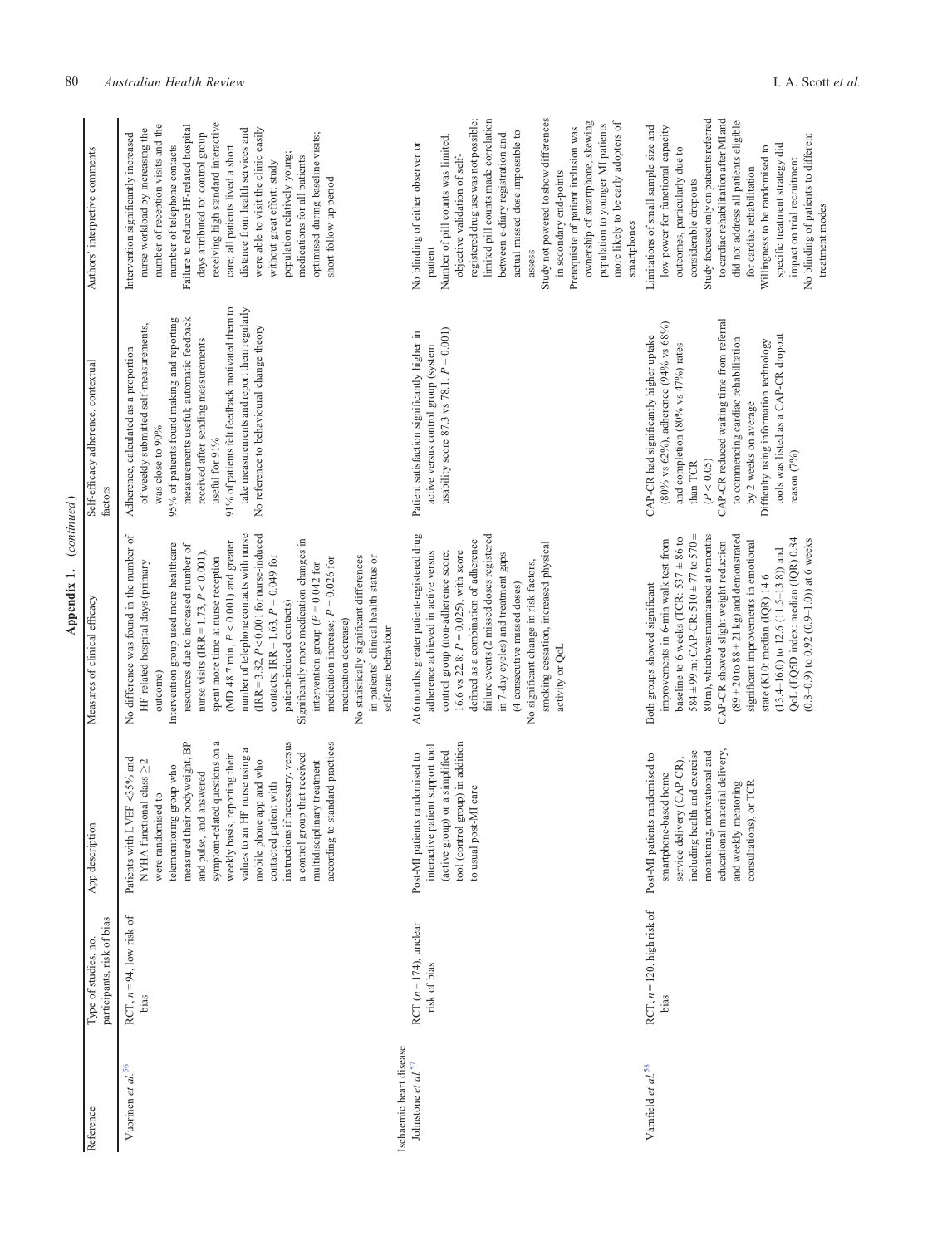| intervention and could have shared<br>telemonitoring data with family<br>Small sample with duration of<br>Study not designed to analyse<br>follow-up only 12 months<br>Patients were not blinded to<br>clinical events<br>physicians                                                                                                                                                                                                                                                                                                                                                          | user; (5) no theoretical framework<br>samples; (3) studies were without<br>patient satisfaction level; (8) little<br>(2) many of the studies had small<br>studies involving cancer patients;<br>Limitations relate to: (1) no cancer-<br>rigorous design based on RCTs;<br>well-being assessment relevant<br>focused apps are being used in<br>(4) studies were not free to the<br>assessed; (7) little evidence on<br>accessibility issues were not<br>assessment of QoL and/or<br>reported; (6) usability and<br>to oncological settings                                                                                                                                                                                                                                                                                                                                                                                                                                                                                                                                                                                                                                                                               | (continued next page) |
|-----------------------------------------------------------------------------------------------------------------------------------------------------------------------------------------------------------------------------------------------------------------------------------------------------------------------------------------------------------------------------------------------------------------------------------------------------------------------------------------------------------------------------------------------------------------------------------------------|--------------------------------------------------------------------------------------------------------------------------------------------------------------------------------------------------------------------------------------------------------------------------------------------------------------------------------------------------------------------------------------------------------------------------------------------------------------------------------------------------------------------------------------------------------------------------------------------------------------------------------------------------------------------------------------------------------------------------------------------------------------------------------------------------------------------------------------------------------------------------------------------------------------------------------------------------------------------------------------------------------------------------------------------------------------------------------------------------------------------------------------------------------------------------------------------------------------------------|-----------------------|
| questionnaire sessions (mean 89.2 $\pm$ 16.0%<br>Only 0.5 messages per patient missed due to<br>No reference to behavioural change theory<br>98% completed more than 50% of<br>mobile phone being turned off<br>sessions completed)                                                                                                                                                                                                                                                                                                                                                           | No reference to quality certification or<br>Mean Likert scale response for overall<br>user comments regarding its use<br>satisfaction with app was 4.27/5                                                                                                                                                                                                                                                                                                                                                                                                                                                                                                                                                                                                                                                                                                                                                                                                                                                                                                                                                                                                                                                                |                       |
| P = 0.012) and, among diabetics, HbA1c<br>Significantly more TMG patients achieved<br>treatment goals for BP (62.1% vs 42.9%;<br>(change in BMI -0.77 vs -0.29 $kg/m^2$ ;<br>cardiovascular risk factor profile than<br>No differences in medication adherence<br>TMG patients were significantly more<br>likely (RR 1.4; 95% CI 1.1-1.7) to<br>BMI was significantly lower in TMG<br>control patients (69.6% vs 50.5%;<br>cessation, LDL-C, or QoL scores<br>rates, physical activity, smoking<br>$(86.4\%$ vs 54.2%; $P=0.018$ )<br>experience improvement in<br>$P = 0.010$<br>$P = 0.005$ | Intervention group rated significantly lower<br>QoL scores were significantly improved<br>insomnia and urinary-related symptoms<br>In multivariate analyses, with education and<br>related symptoms ( $P = 0.008$ ) better than<br>rated emotional functioning ( $P = 0.007$ ),<br>33.9 ± 8.4 $\text{kg/m}^2$ ), waist circumference<br>radiotherapy, and had significantly less<br>Significant reductions in before and after<br>regardless of the intervention method,<br>levels of fatigue and nausea at end of<br>Physical function, physical activity and<br>98.6 ± 22.5 kg), BMI (34.9 ± 8.7 vs<br>intervention group still significantly<br>No significant differences in FACT-G,<br>insomnia ( $P = 0.017$ ), and urinary-<br>and changes were not significantly<br>groups in weight $(105.0 \pm 21.8 \text{ vs }$<br>$(108.1 \pm 14.9 \text{ vs } 103.7 \pm 15.1 \text{ cm};$<br>$P < 0.001$ for all) and WEL score<br>sense of coherence as covariates,<br>at treatment end and at 3 months<br>burden in emotional functioning,<br>macronutrient consumption and<br>$(99.38 \pm 41.8 \text{ vs } 120.19 \pm 47.1)$ ;<br>physical activity patterns<br>different between groups<br>control group<br>$P = 0.043$ |                       |
| cardiologist accessed through a<br>mobile phones, using structured<br>risk factor randomised to TMG<br>Post-ACS patients with at least 1<br>capillary plasma lipid profile<br>where patients sent, through<br>and glucose monthly, which<br>versus control group of TCR<br>questionnaire, weight, heart<br>recommendations via SMS,<br>rate, and BP weekly, and<br>web interface and sent                                                                                                                                                                                                     | nutrition counselling using app<br>group reported symptoms daily<br>weeks after to a clinic nurse who<br>instructed to perform a 12-week<br>into which entry and exit quality<br>interface and, in case of an alert,<br>via app during treatment and 3<br>contacted patient by telephone<br>C30 and its module PR25 and<br>endometrial and breast cancer<br>symptoms; the EORTC QLQ-<br>prostate cancer): intervention<br>prescribed exercises; control<br>intervention group received<br>of life (FACT-G) and WEL<br>viewed the report via web<br>Non-RCT <sup>61</sup> ( $n = 130$ patients<br>receiving radiotherapy for<br>administered at three time<br>RCT <sup>62</sup> ( $n=356$ ): all patients<br>Before–after study <sup>63</sup> ( $n = 50$<br>developed app to provide<br>information and monitor<br>survivors): exercise and<br>group received exercise<br>the Sense of Coherence<br>to discuss and manage<br>regimen of aerobic and<br>pedometer and newly<br>points in both groups<br>resistance exercise;<br>questionnaire were<br>brochure                                                                                                                                                             |                       |
| RCT, $n = 203$ , low risk of<br>bias                                                                                                                                                                                                                                                                                                                                                                                                                                                                                                                                                          | SR of 5 studies, 3 studies<br>offering treatment,<br>high risk of bias                                                                                                                                                                                                                                                                                                                                                                                                                                                                                                                                                                                                                                                                                                                                                                                                                                                                                                                                                                                                                                                                                                                                                   |                       |
| Blasco et al. <sup>59</sup><br>Cancer                                                                                                                                                                                                                                                                                                                                                                                                                                                                                                                                                         | Rincon et al. $\rm ^{60}$                                                                                                                                                                                                                                                                                                                                                                                                                                                                                                                                                                                                                                                                                                                                                                                                                                                                                                                                                                                                                                                                                                                                                                                                |                       |